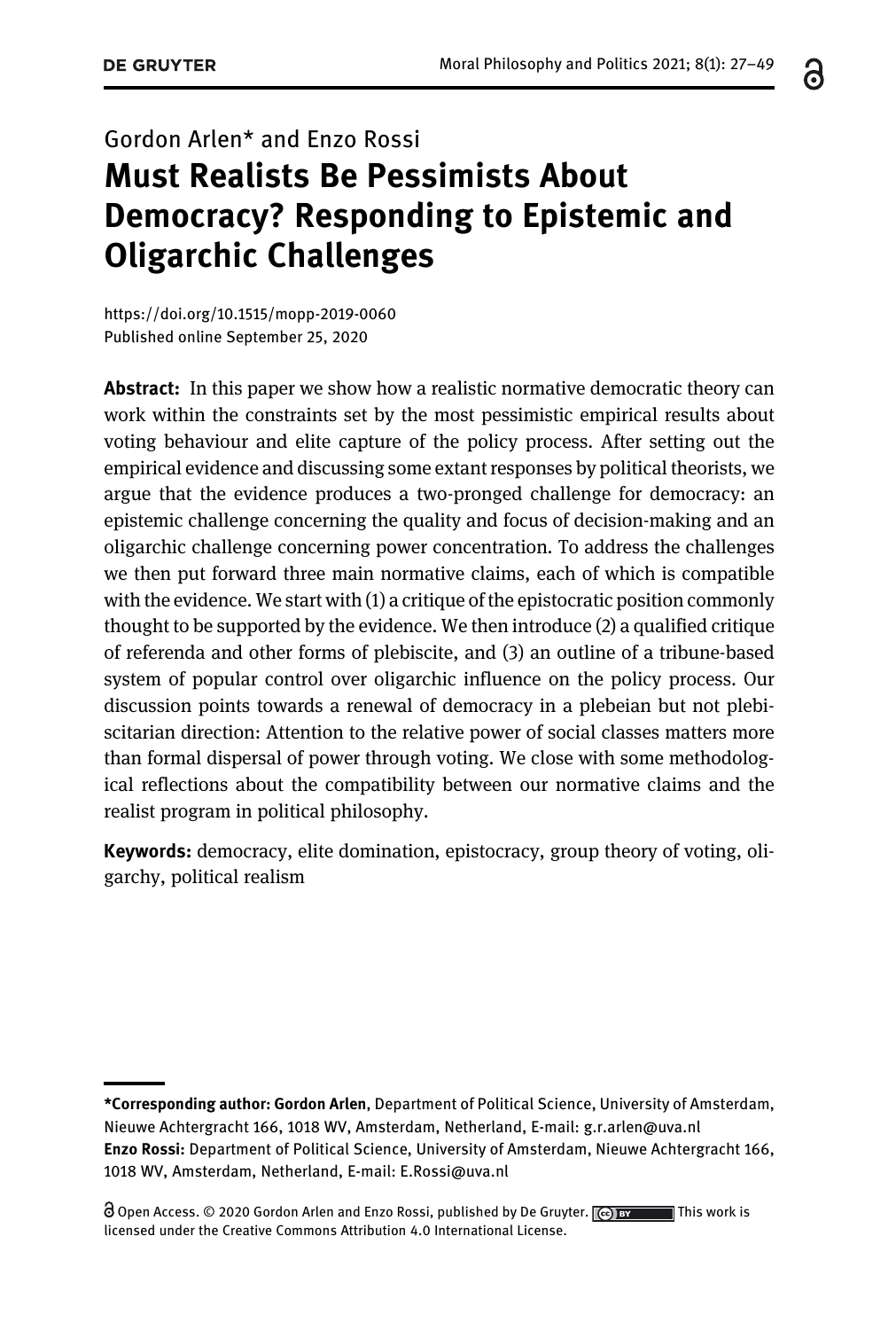# 1 Introduction

Political scientists often accuse normative democratic theorists of theorizing in ways unrelated to 'real democracies'. The accusation is that the best evidence we have about the actual functioning of contemporary democracies uncovers constraints that challenge our normative models—and even the desirability of democracy itself. Whatever the merits of the accusation, we propose to take the most pessimistic—yet solid—empirical results about actual existing democracy and see how normative political theory can respond.

We will discuss two main sets of results, not because they are the most accurate, but because they are often thought to be the greatest reason for pessimism in our understanding of advanced democracies—the United States, mainly, but also Western Europe.<sup>1</sup> Broadly, they are both results about democracy's unresponsiveness to voter preferences. For now let us anticipate them in rough terms. The first is the finding, by [Achen and Bartels \(2016\)](#page-20-0) and others, that neither policy selection nor leadership selection motivate voting behaviour (not even in a negative sense). Rather, voters vote based on their group identity, which does not amount to a coherent stance on either leaders' performance or policy priorities. The second one is the finding by a number of scholars<sup>2</sup> that portray the democratic process as generating outcomes that reflect the preferences not of the median voter, but of economic elites and organised (mostly pro-business) interest groups. This leads to an oligarchic bias within public policy—it is mostly a class-level phenomenon concerning the top 10% of the economic pyramid and, at the limit, there is ample space for individual super-wealthy people to exert outsized influence. Roughly speaking, the empirical claims we engage with show that voters don't choose policies or leaders, yet policies are still reliably aligned with elite preferences. This problem intersects with wider concerns about the role of wealth concentration in contemporary capitalism (O'[Neill 2017; Piketty 2014](#page-21-0)).

We argue that these findings, when viewed together, help set the terrain for a realist democratic theory that properly acknowledges how failures of citizen competence intersect with the problem of disproportionate elite influence: that is, how the 'epistemic challenge' to democracy intersects with the 'oligarchic challenge'. These phenomena each have independent causes, yet they coexist in a

<sup>1</sup> To be clear, our argument is conditional. If the pessimistic results we discuss hold, then our normative conclusions hold. We make no claims about the plausibility of the antecedent beyond saying that it is worth considering its normative consequences.

<sup>2</sup> For the United States see [Bartels 2008; Gilens 2012; Gilens and Page 2014; Hacker and Pierson](#page-20-0) [2010; Schlozman, Brady and Verba 2018; Winters and Page 2009;](#page-20-0) for Western Europe see [Hopkin](#page-21-0) [and Lynch 2016; Schakel 2019.](#page-21-0)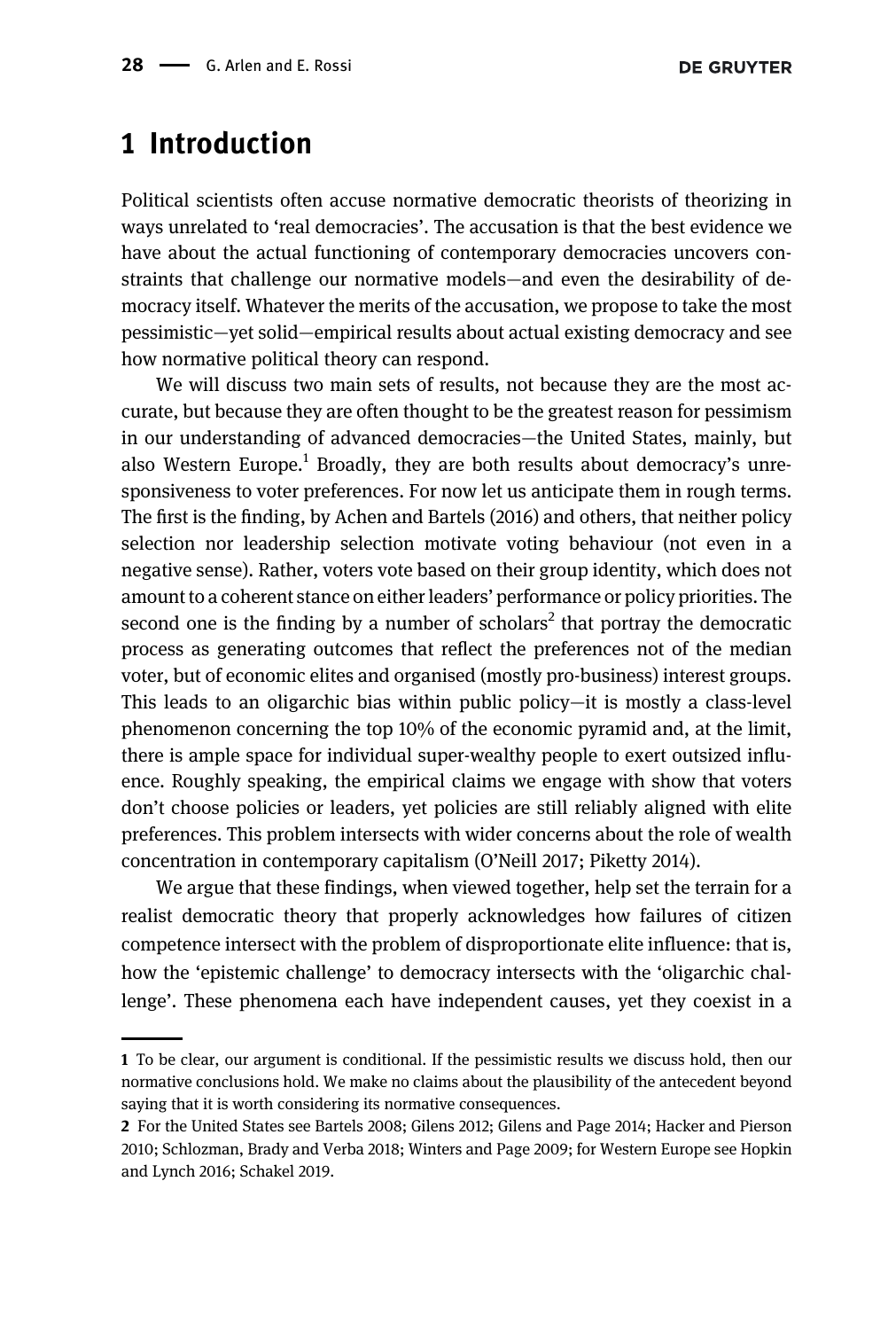perverse symbiosis. If citizens struggle to make well-informed decisions on policy issues and are unable to deploy electoral mechanisms to secure meaningful accountability over elites, then these epistemic deficiencies only magnify the oligarchic threat to democracy. They provide more space for the wealthiest citizens to bypass popular scrutiny and exert political influence through more shadowy, non-electoral mechanisms: lobbying, influence peddling, and various other forms of oligarchic capture of the public policy process [\(Lindsey and Teles 2017; Winters](#page-21-0) [2011](#page-21-0)). Achen and Bartels' epistemic critique carries its greatest force when juxtaposed against these other empirical dilemmas. But, importantly, we argue that epistocratic elitism, of the sort advocated by Jason [Brennan \(2016\)](#page-20-0), is not a path out of this dilemma. If the challenge for democracy is that citizens are bad at selecting leaders and wealthy elites capture the political process for their own ends, it is hardly clear that more elitism would solve these problems.

The upshot then is that successful efforts to reduce oligarchic influence in contemporary democracies will require democratic innovations that try to overcome some of the epistemic challenges discussed by authors like Achen and Bartels without falling into the camp of epistocratic elitism. And this will require both closer attention to the empirical evidence and more aggressive institutional reforms than many political theorists have hitherto endorsed.

In this spirit, we make three main contributions. First we offer an argument against epistocratic elitism as a corrective to democracy, though we also show that, second, the epistemic challenge does have damning consequences for certain forms of plebiscitarian democracy. Third, we begin our positive contribution by exploring one compelling roadmap for institutional design that remains compatible with core realist commitments, but is also radical in the sense of departing from mainstream democratic theory: the neo-Roman tribunate model endorsed most recently by 'plebeian' democratic theorists like John McCormick  $(2011)^3$  The focus here is on amplifying the socioeconomic identity of non-wealthy citizens by formalizing their power in class-specific institutions that can act on behalf of plebeian interests in a representative but not plebiscitarian mode. This model, while not fully curative, can help address some of democracy's current challenges by offering a counterweight to elite-dominated institutions and by increasing citizen consciousness of important policy issues. In doing so, we move beyond McCormick by developing the model in some fresh directions.

In addition to those three normative points, we envision this article as an innovative contribution to the realist program in democratic theory. While realism has now moved on from a purely methodological debate [\(Rossi 2015](#page-22-0)), thus far most

<sup>3</sup> On plebeian approaches more generally, see [Breaugh \(2013\); Green \(2016\); Hamilton \(2014\);](#page-20-0) [Mulvad and Stahl \(2019\); Vergara \(2020\).](#page-20-0)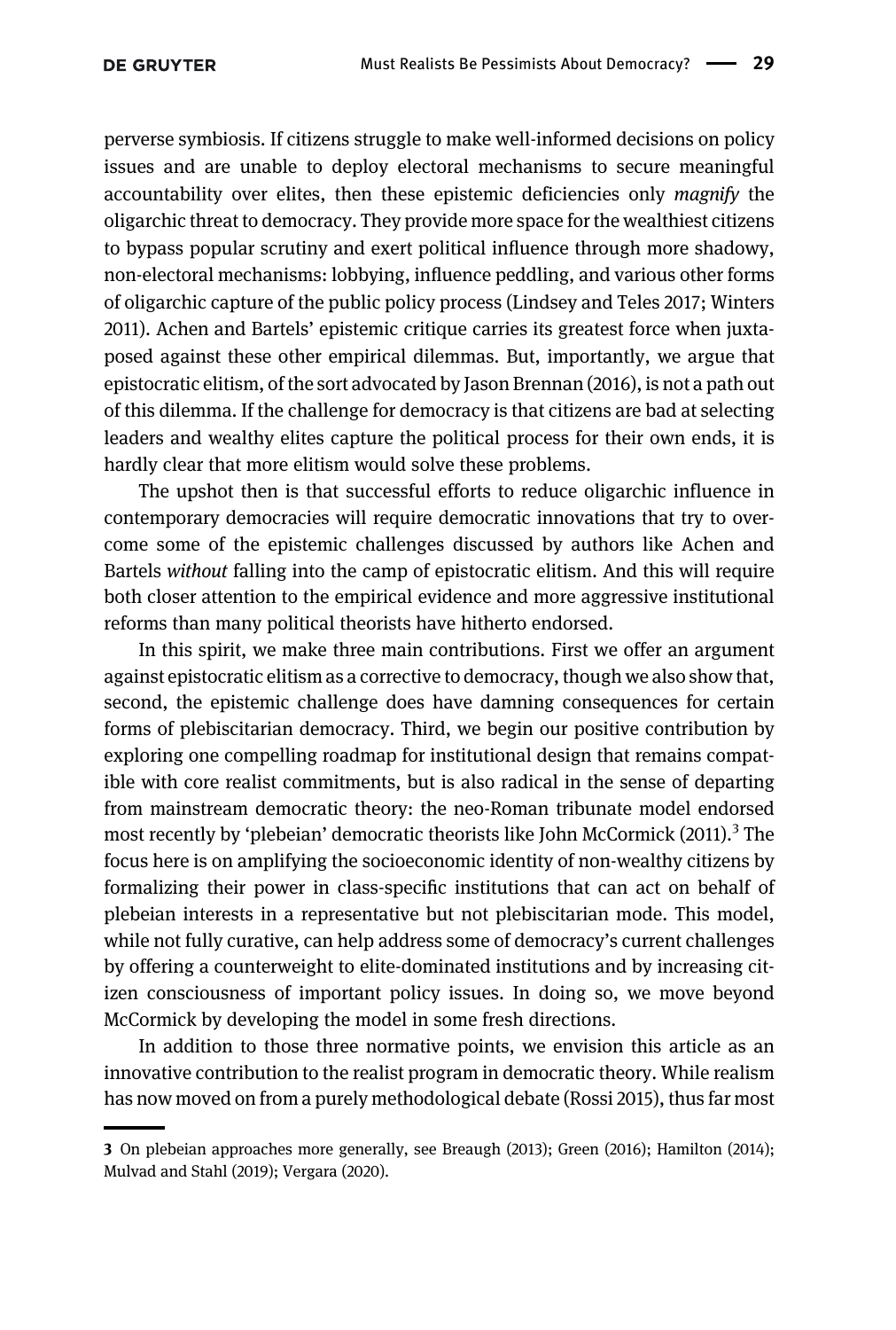contributions have primarily focused on carving out space for non-status quobiased forms of realism (for example, [Cross 2020; Miller 2018; Raekstad 2018; Rossi](#page-20-0) [2019\)](#page-20-0) or on offering non-moralised versions of extant normative positions (for example, [Jubb 2019\)](#page-21-0). We hope, though, that by putting some of the relevant empirics front and centre and constructing our normative conclusions on their basis, we can begin to chart a new way of doing realist political theory.

# 2 The Evidence

In this section we present the main relevant empirical findings and discuss some of the main responses offered by political theorists so far.

### 2.1 The Group Theory of Voting

In their widely discussed book Democracy for Realists, Christopher [Achen and Larry](#page-20-0) [Bartels \(2016\)](#page-20-0) take aim at the 'folk theory of democracy', which, they claim, casts a large shadow over much work in political science. This is the idea that well-informed citizens successfully translate their preferences into public policy by electing representatives who are responsive to their will. Such folk theories are manifestly false, the book argues. Citizens neither determine policies (as [Dahl 1961](#page-20-0) would have it), nor do they select leaders [\(Schumpeter 1942](#page-22-0)), nor even enforce effective retrospective accountability [\(Key 1966](#page-21-0)). Rather, Achen and Bartels advance a 'group theory' of voting, whereby specific ethnic, religious, racial, occupational, and socioeconomic ties are decisive in determining party affiliation, which then conditions the policy positions voters adopt as their own: 'Group ties and social identities are the most important bases of political commitments and behavior' such that 'election outcomes have little real policy content' (p. 319). Crucially, the authors suggest that these group ties are decisive even for the higher-educated voters whom one would expect to be driven by pure policy considerations (p. 310).

In one sense, the book simply repackages core concerns raised by social choice theorists like Kenneth Arrow and William Riker, who demonstrate the difficulty of aggregating individual preferences into coherent collective choices. We won't rehash their argument here, though some scholars have raised important criticisms from a more pro-democratic perspective ([Mackie 2003](#page-21-0)). In any case, Achen and Bartels go well beyond Arrow and Riker, with a range of comprehensive empirical claims.

They find, for example, that Republican and Democratic lawmakers behave much differently in office, even when their constituents have similar preferences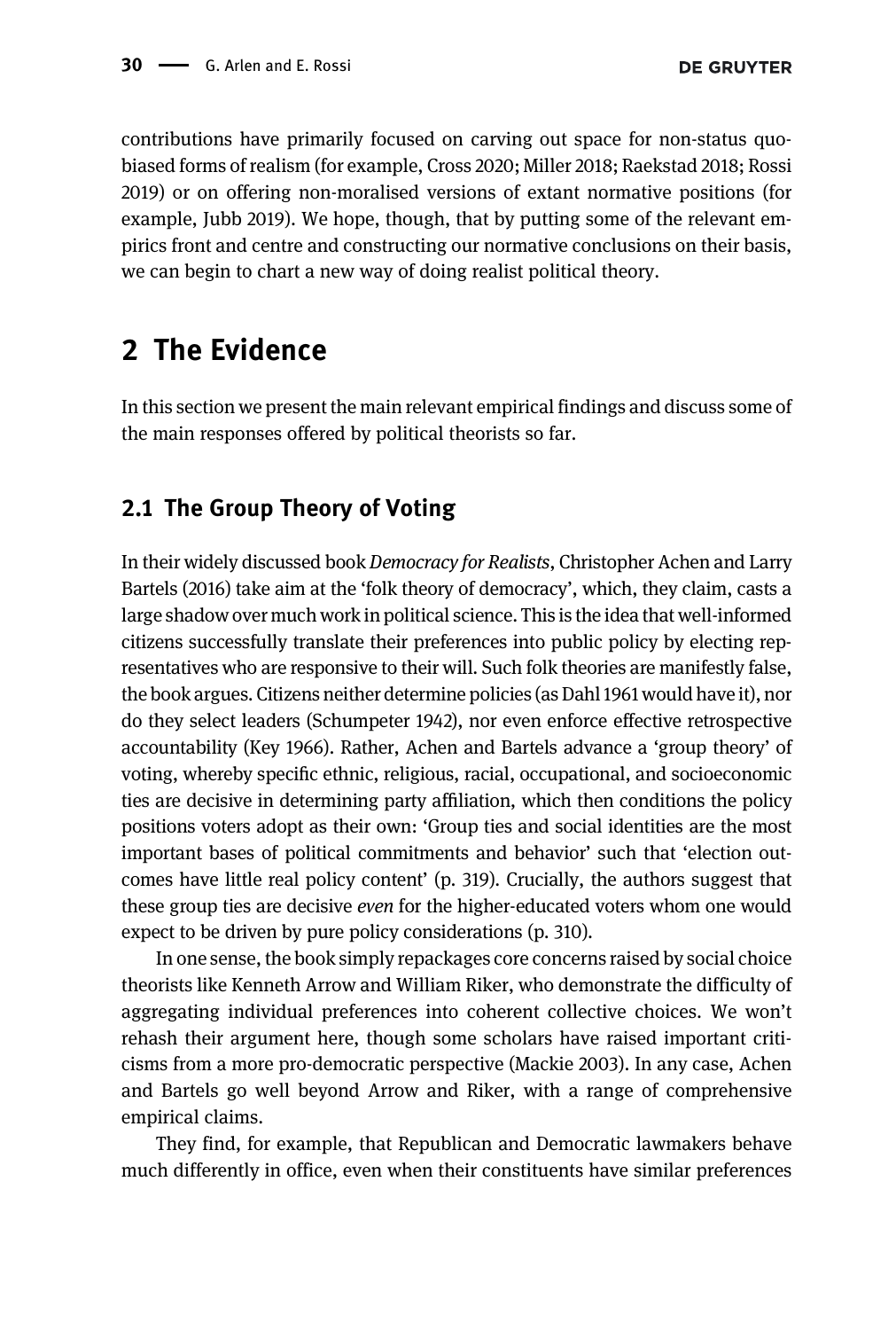(p. 48): Elections do not force these representatives to respond to anything resembling the median voter preference, regardless of whether the system is majoritarian or proportional (p. 49). The authors also strongly criticize the retrospective theory of accountability, which posits that even when voters are ignorant about public policy specifics, they can still assess leaders' performance in office and so retain some control over outcomes (p. 91). Retrospective accountability requires voters to accurately assess blame and identify how the decisions of incumbents impact their livelehood, yet voters often struggle to do this (p. 115), engaging in 'blind retrospection' by punishing incumbents for events out of their control, as when shark attacks in 1916 reduced Woodrow Wilson's vote share in New Jersey, in the book's most memorable example (pp. 118ff.).

The authors concede that voters do enforce some forms of issue-based accountability, often judging presidential incumbents on economic performance. But these voting patterns tend to be myopic, as voters base their assessments of economic performance on conditions in the months before elections rather than holistically across a term (p. 158ff).

In an earlier work, [Bartels \(2008\)](#page-20-0) argued that this myopic time-scale has benefitted Republican presidencies, which have experienced more concentrated income growth in election years (pp. 82f.). Moreover, voters often misjudge how particular economic policies impact their own bottom line. Many Americans express concerns about inequality in the abstract, while supporting tax cut measures whose benefits disproportionately flow to the more affluent (p. 163). Many Americans who supported repealing the estate tax 'mistakenly believed that their own taxes would be lowered as a result,' for example (pp. 170f.).

Achen and Bartels cite social psychology experiments in which white Americans who are informed about the possibility of the country becoming a 'majority minority' through demographic change then express more conservative views not just on immigration but also on issues like defence and healthcare (p. 265). The implication, which seems apropos of Trump's campaign and presidency, is that Republicans can latch onto a heightened sense of white identity to push a broader policy agenda favoured by socioeconomic elites within the party, but not necessarily responsive to the economic preferences of their constituents. But group voting is not just limited to white Republicans, as African–American Democrats have also been shown to strongly support politicians who match their racial identity (p. 313).

In effect, 'voters choose a party validating their social and political identities, then rationalize their decisions with appropriate party supplied reasons,' (p. 311) such that "election outcomes are, in an important sense, random" (p. 176). This means that voters' actual knowledge of and commitment to specific policy goals is thin, except insofar as it reflects group identity; the result being that 'conventional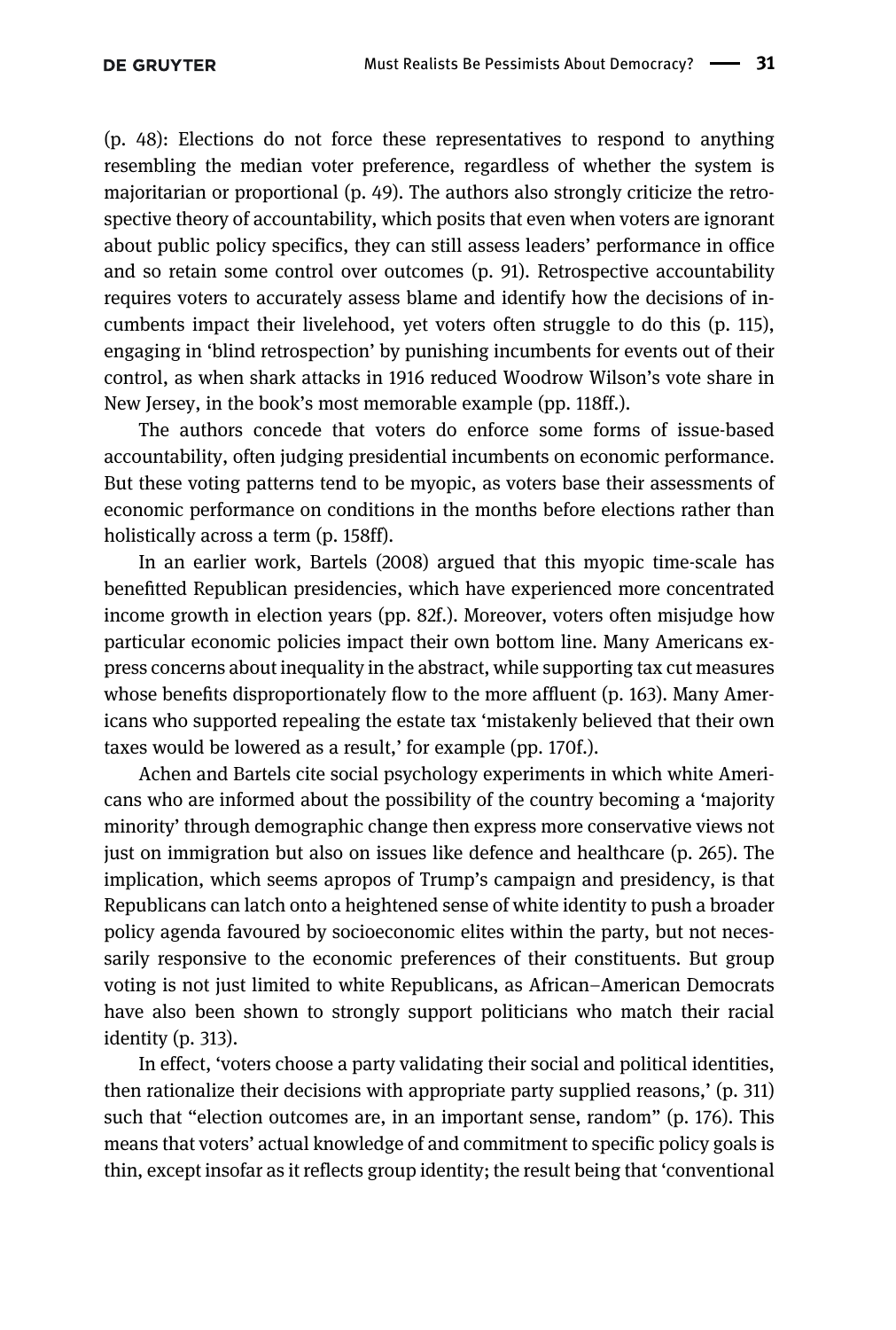democratic ideals amount to fairy tales' (p. 7), having 'collapsed in the face of modern, social scientific research' (p. 12). We believe such sweeping statements are too harsh and must be qualified, for example, against recent epistemic defences of democracy, which we won't discuss here, but which certainly command attention [\(Landemore 2012; Ober 2008\)](#page-21-0). Nonetheless, democratic theorists of all stripes still have an obligation to take the more pessimistic findings seriously.

### 2.2 Criticisms

Of course, a controversial book like Democracy for Realists is bound to attract considerable pushback, some of it warranted. For example, while Achen and Bartels lodge empirical criticisms of participatory citizen initiatives, the evidence is far from complete, relying as it does mainly on a small series of qualitative case studies, as ([Frega 2020](#page-20-0), p. 8) stresses. We agree that well-designed participatory institutions of the sort that existed, for example, in democratic Athens [\(Ober 1989](#page-21-0)) have played a 'decisive role in empowering citizens' [\(Frega 2020](#page-20-0), p. 9), and Achen and Bartels would do better to acknowledge this point. Even episodic acts of voting can give citizens incentives to acquire additional information that they would not acquire otherwise; as Frega argues, Achen and Bartels' own data demonstrate that electoral primaries have a positive effect on citizen learning [\(Frega 2020](#page-20-0), p. 14; see [Achen and Bartels 2016,](#page-20-0) pp. 60ff.).

Simone Chambers criticizes the book from a deliberative democratic perspective, arguing that its focus on pathologies inherent to individual rationality occludes the rationality gains that can come from group deliberation ([Chambers](#page-20-0) [2018\)](#page-20-0). This is a valid point, though research on the political significance of cognitive bias ([Lodge and Taber 2013\)](#page-21-0) is still emerging, and its pessimistic implications for theories of deliberative democracy cannot be dismissed prematurely. Andrew [Sabl \(2017\)](#page-22-0) complains that 'real democratic theorists, i.e., political theorists who write on democracy … have rarely imagined that democracy normally translates public preferences into policy, or judged that democracy's health depends on whether it does' (p. 157). This point is echoed by Niko [Kolodny \(2017\),](#page-21-0) who argues that many of Achen and Bartels' arguments for the primacy of group identification (for example, Southern whites voting Republican) can still be explained in standard, issue-based terms, 'broadly consistent with the "folk" idea that people affiliate with the parties they do because they independently believe that those parties will satisfy their political preferences' (para. 13).

We agree that the relationship between group identity and issue-based preferences is complex. For example, in her path-breaking study of rural voters in Wisconsin, Katherine [Walsh \(2012\)](#page-22-0) traces the formation of a group identity she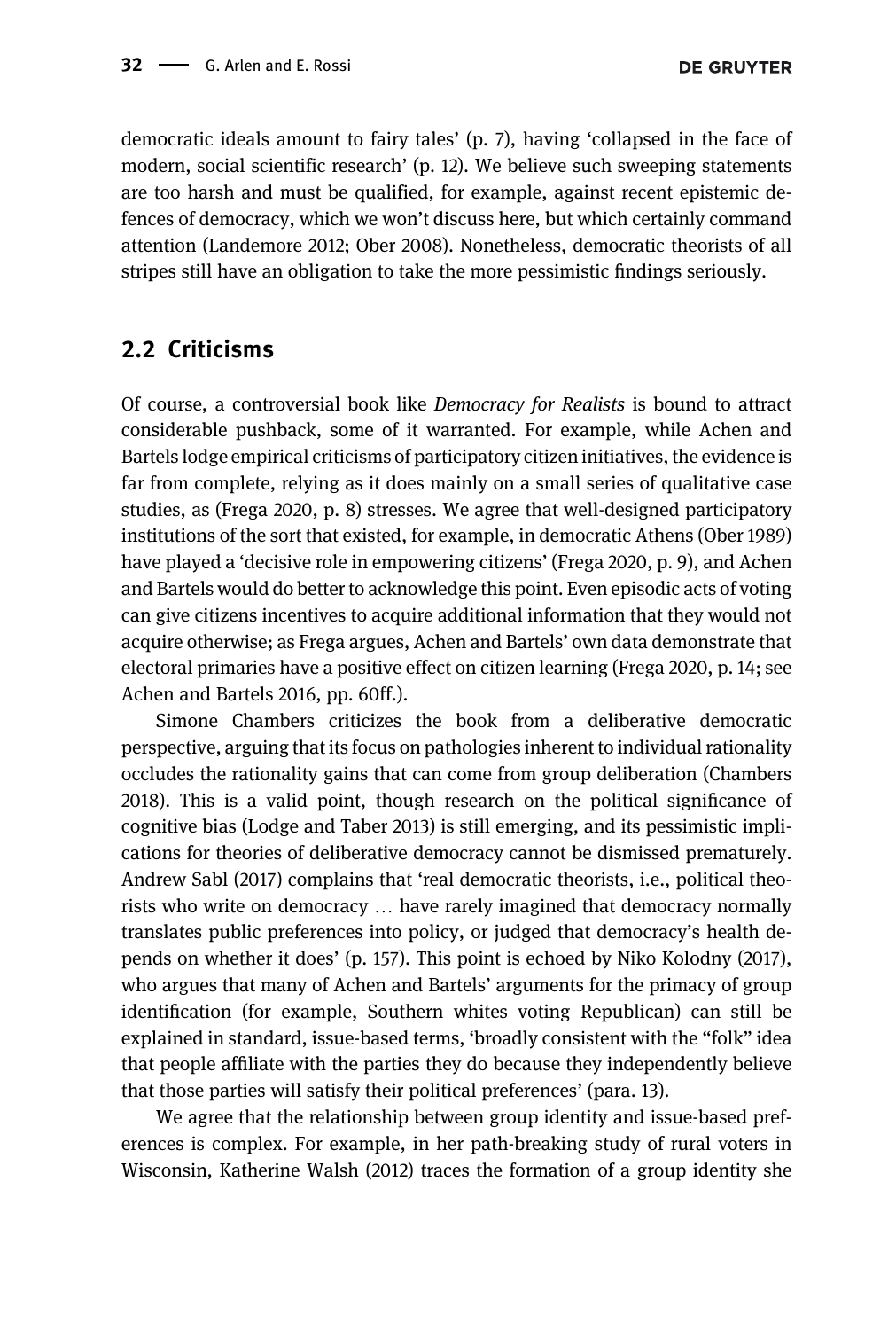calls 'rural consciousness' (pp. 517ff.), demonstrating how this identity is intricately bound up with informed positions on economic issues—for example, the idea that specific economic policies are rigged in favour of urban areas. The result, she argues, is a sophisticated conception of distributive justice that is, nonetheless, still highly responsive to 'rural' values. Group identities and policy preferences are often so closely intertwined that it can be difficult to claim one as derivative of the other. As Kolodny emphasizes, 'it is because creditors are members of the group "creditors", for example, that they want low inflation,' but 'even if group identification drives these policy preferences, still those policy preferences drive party affiliation and voting, just as the folk theory would have it' (para. 10).

Democracy, as an ideal, clearly entails more than simply responsiveness to the preferences of the median voter. So when such responsiveness is not achieved, this fact isn't inherently a cause for alarm. Indeed, if democracy was only about preference fulfilment, then the source of these preferences would be, in some sense, inconsequential ([Kolodny 2017](#page-21-0)). By implication, Achen and Bartels' critique works best when we acknowledge that democracy is also a form of anti-oligarchic counter-power, whose function is constraining elites. From this perspective, Achen and Bartels (and other similar critics) are most instructive when highlighting the limitations of existing (electoral) accountability mechanisms. If voters have difficulty assigning blame, making judgements about economic performance, voting on economic issues, and so on, then the central activity of electoral democracy—enforcing accountability of elites—is at least partially defective, a point stressed by other political scientists [\(Przeworski, Stokes and Manin 1999\)](#page-21-0).

The 'realist' implications of their analysis are thus quite clear, and they concern the basic problem of elite capture of public policy ([Bagg 2018; Lindsey and](#page-20-0) [Teles 2017](#page-20-0)), as we argue in the next section of the paper. This means that a realist democratic theory must do more than simply 'identify procedurally democratic nudges or barriers to counteract such forces of clannishness and emotion,' as [Cohen \(2017,](#page-20-0) p. 153) suggests. It must aggressively work to minimize oligarchic power. And it must do so cognizant of some of the democratic defects noted by Achen and Bartels.

### 2.3 Democracy or Oligarchy?

We now explore a second set of empirical findings, which are heavily related to the epistemic issues explored above, but which must be treated as an independent set of concerns. We can start with [Bartels](#page-20-0)' (2008) work Unequal Democracy, which launched a scathing critique of the so-called 'new Gilded Age' political economy, demonstrating that contemporary democracies are systematically more responsive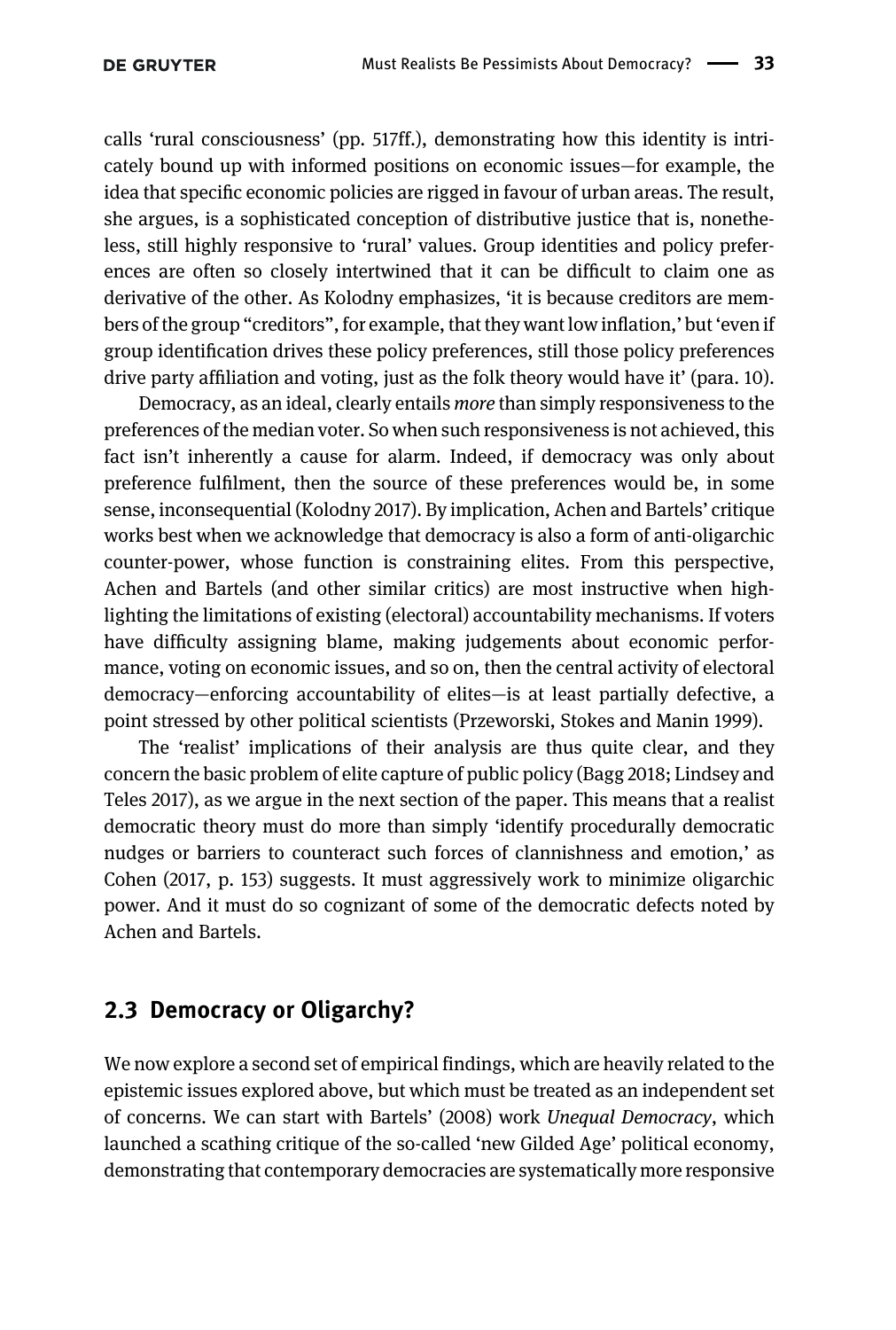**DE GRUYTER** 

to the preferences of the more affluent, a point seconded by scholars like [Gilens](#page-20-0) [and Page \(2014\),](#page-20-0) who show that when the preferences of economic elites and organized interest groups are controlled for, ordinary Americans have a 'miniscule, near-zero, statistically non-significant impact upon public policy' (p. 575; also [Gilens 2012](#page-20-0)), leading to the 'nearly total failure of "median voter" and other Majoritarian Electoral Democracy theories' (p. 575).

How should the disproportionate influence of the affluent be empirically measured? The most solid studies focus on the mass affluent, that is, on the top decile. In part because its members are better organized, more likely to hold office, volunteer, donate, and do other things associated with active citizenship, public policy is indeed more responsive to this group [\(Gilens 2012\)](#page-20-0). That is worrying enough. But what those studies don't rule out, and perhaps what ought to command our scrutiny even more, is the far greater influence of the narrower cohort of super-rich elites, those with personal access to tens or hundreds of millions, or even billions. We'll refer to such individuals as oligarchs. Not only do oligarchs access massive wealth, but they can deploy that wealth for considerable discretionary influence in the public domain ([Arlen 2019; Winters 2011\)](#page-20-0). They can fund Super-PACs to lobby for their favoured political agenda, with the Koch Brothers' 501c3 organization, Americans for Prosperity (AFP), the paradigmatic example of an oligarchic driven special interest machine, a kind of shadow political party, as [Skocpol and Hertel-Fernandez \(2016\)](#page-22-0) argue.

Oligarchs have then the power to pursue their policy preferences through mechanisms that ordinary citizens can hardly fathom, mechanisms that have very little to do with electoral processes. It is notoriously difficult to get good survey data on the super-rich, which can make these subjects appear inaccessible to social scientists, who focus instead on studying the mass affluent. And yet while the preferences of the mass affluent and super-rich citizens are certainly aligned to some degree, the two groups should not be conflated. In one survey ([Page, Bartels](#page-21-0) [and Seawright 2013](#page-21-0)) of wealthy Americans the interviewees were shown to hold views diverging from those held by most non-wealthy Americans: They were more preoccupied with national debt, more opposed to regulatory programs favoured by the general public, and more sceptical of welfare programs. But crucially those with USD40 million or more in personal wealth displayed more extreme views on these issues than did those with USD5 million or less (pp. 51f.).

While the precise mechanism of oligarchic influence can be difficult to measure empirically, [Winters and Page \(2009\)](#page-22-0) have developed a so-called Material Power Index to quantify the disproportionate political power of the super-rich. According to their model, the average member of the Forbes 400 secures about 22,000 times more materially based power than does the average American (pp. 733ff.). Of course, such estimates are highly speculative, but they do dramatize an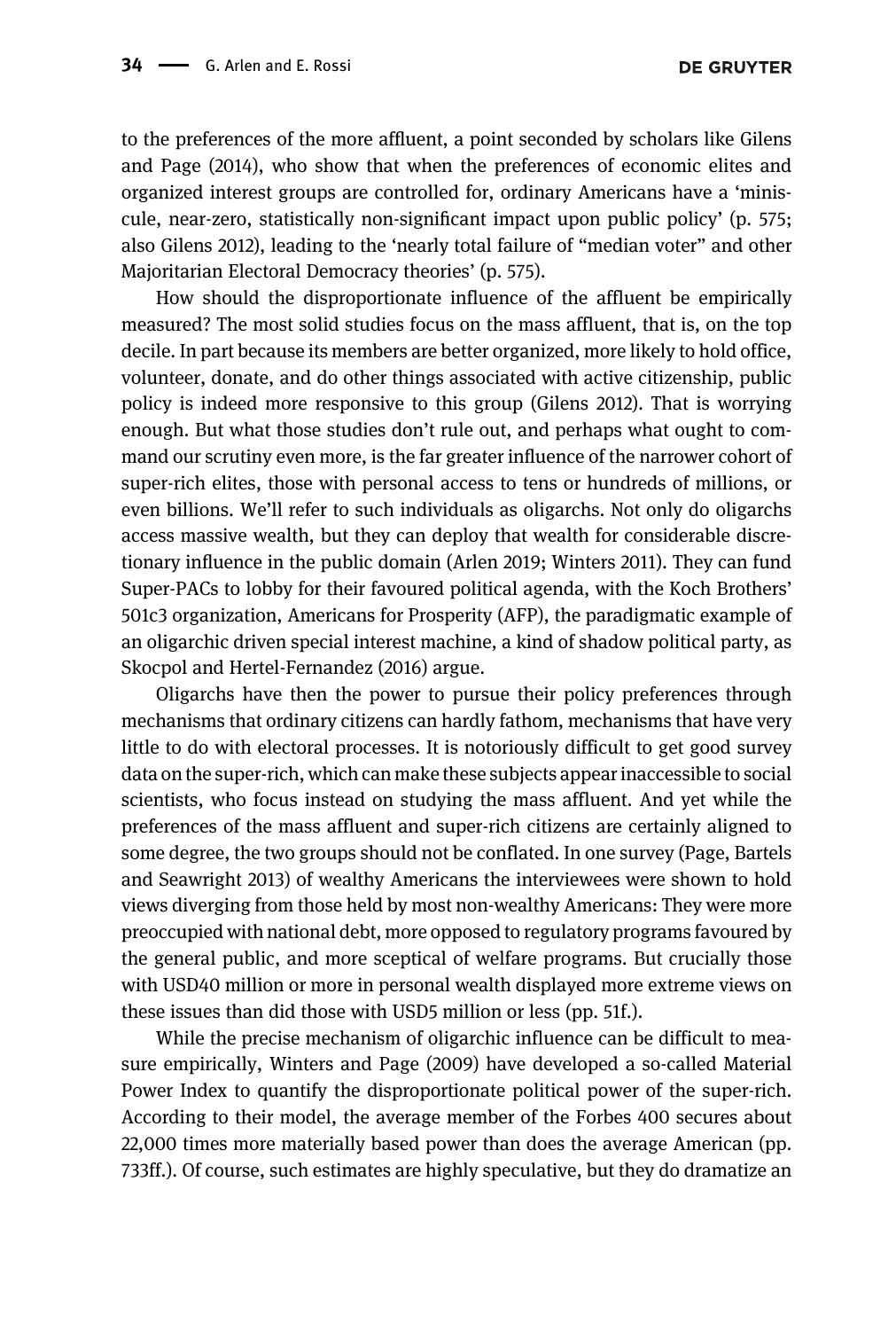important point: Democratic modes of formal equality are perfectly compatible with massive amounts of substantive political inequality.

An obvious question is whether these findings can be generalized to other Western democracies. In a recent analysis of Dutch politics, Wouter [Schakel \(2019\)](#page-22-0) successfully replicates some of [Gilens](#page-20-0)' (2012) core findings about the link between affluence and influence. The Netherlands features some of the world's lowest levels of income inequality and a highly proportional electoral system that limits the role of financial donations. Yet even in this 'least-likely case' (p. 2), responsiveness is 'strongly skewed toward wealthier citizens,' (p. 2), findings Schakel deems 'strikingly similar' to those of the US (pp. 2, 11, 17). He hypothesizes that corporate lobbying, among other mechanisms, plays an especially strong role in Dutch politics. Other comparative studies document how both domestic inequality within Eurozone countries and between them have exacerbated American-style 'winner-take-all' political dynamics, albeit in different forms ([Hopkin and Lynch](#page-21-0) [2016](#page-21-0); [Matthijs 2016](#page-21-0)).

In short, whether we focus on the mass affluent as a cohort that enjoys superior organization and access or on the smaller group of oligarchs who exert personalist influence over the political process, the damage to democratic equality is real, if hard to measure precisely. Several implications follow. First, the pessimistic empirical results advanced by Achen and Bartels *must* be interpreted in terms of these trends towards 'elective oligarchy'. For these trends amplify the consequences of group voting insofar as not all groups are equally positioned to advance their preferences. If electoral mechanisms are mainly about harnessing the power of numbers, then the inadequacy of electoral accountability (be it retrospective or prospective) means that non-electoral mechanisms associated with oligarchic power will have more space to operate.

Pluralists inspired by [Dahl \(1961\)](#page-20-0) might argue that the problem is less serious than it appears, because socioeconomic elites are divided through cross-cutting cleavages persisting along cultural and religious lines. Certainly, many different 'groups' are represented among both the mass affluent and the oligarchic elite (Christian evangelical businesspersons vs. Silicon Valley tech titans), even if both groups do skew more toward white and male. But in fact, as Jeffrey [Winters \(2011\)](#page-22-0) argues, there is a remarkable degree of cohesion within the oligarchic elite around core socioeconomic issues involving wealth and income preservation (pp. 20, 217ff.). All oligarchs can draw upon the 'income defence industry', the high-priced lawyers and accountants adept at constructing complex tax sheltering strategies (pp. 217ff.).

If electoral democracy is primarily about group identity, then care must be taken to ensure that certain groups are not systematically advantaged. As Achen and Bartels stress: 'The theory of group politics provides a clearer explanation for why a more egalitarian society would result in a more egalitarian political process,'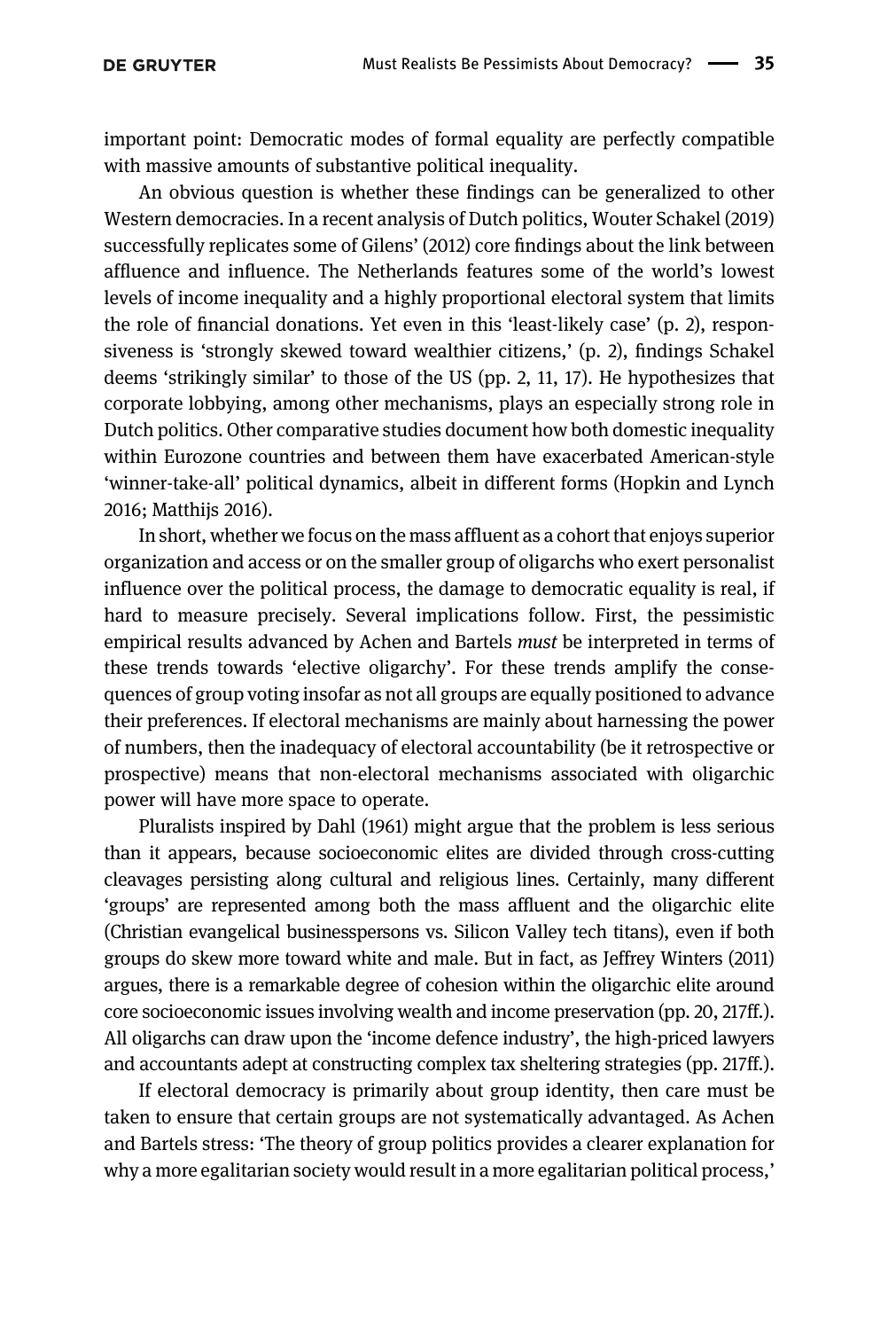that is, a democracy in which political power better tracks underrepresented groups (p. 326). Far from warranting complacency then, their analysis actually offers up an empirical manifesto for the sort of aggressive reforms needed to curb elite influence: 'Real politics is much more complex—and much more strongly shaped by unequal clout—than the fastidious vision of the folk theory suggests. Serious political reform must face that fact squarely' (p. 327).

In short, while we have seen that electoral results bear no relation to policy outcomes, they are not entirely random. They reliably track the preferences of a small subset of the population. In terms of current theories of democracy, the evidence points towards what has been called elite domination, or at best 'Biased Pluralism' ([Gilens and Page 2014](#page-20-0), pp. 567ff.).

### 3 Two Realist Challenges

Let's take stock of the argument thus far. Our purpose in exploring this empirical evidence has been to help set the terrain for a realist democratic theory by establishing a 'two-pronged' challenge to contemporary democracies. The first prong is the epistemic challenge, associated with deficiencies in citizen competence and the failure of electoral mechanisms to enforce effective accountability. The second prong is the oligarchic challenge, associated with rising wealth concentration and discretionary forms of elite influence that allow super-rich actors to elude popular scrutiny while pursuing their own political objectives.

Crucially, these challenges can be treated in tandem since the one amplifies the other. Of course, both have independent causes. The oligarchic threat to democracy reflects exogenous trends in political economy, and it would be reductionist to attribute these economic trends to epistemic errors in the voting population. Likewise, epistemic errors are not simply attributable to oligarchic manipulation of public opinion, though certainly oligarchic funded mass media can shape public opinion in deleterious ways. Nonetheless, our central claim is that scholars should focus on the interrelation between these phenomena to achieve proper conceptual clarity about the threats facing democracy today. This leads to some important normative conclusions, which we explore now.

### 3.1 Against Epistocracy

Achen and Bartels express concerns about citizen competence from within a framework oriented towards strengthening and defending the democratic project. There is a clear risk, however, that the empirical apparatus developed in their work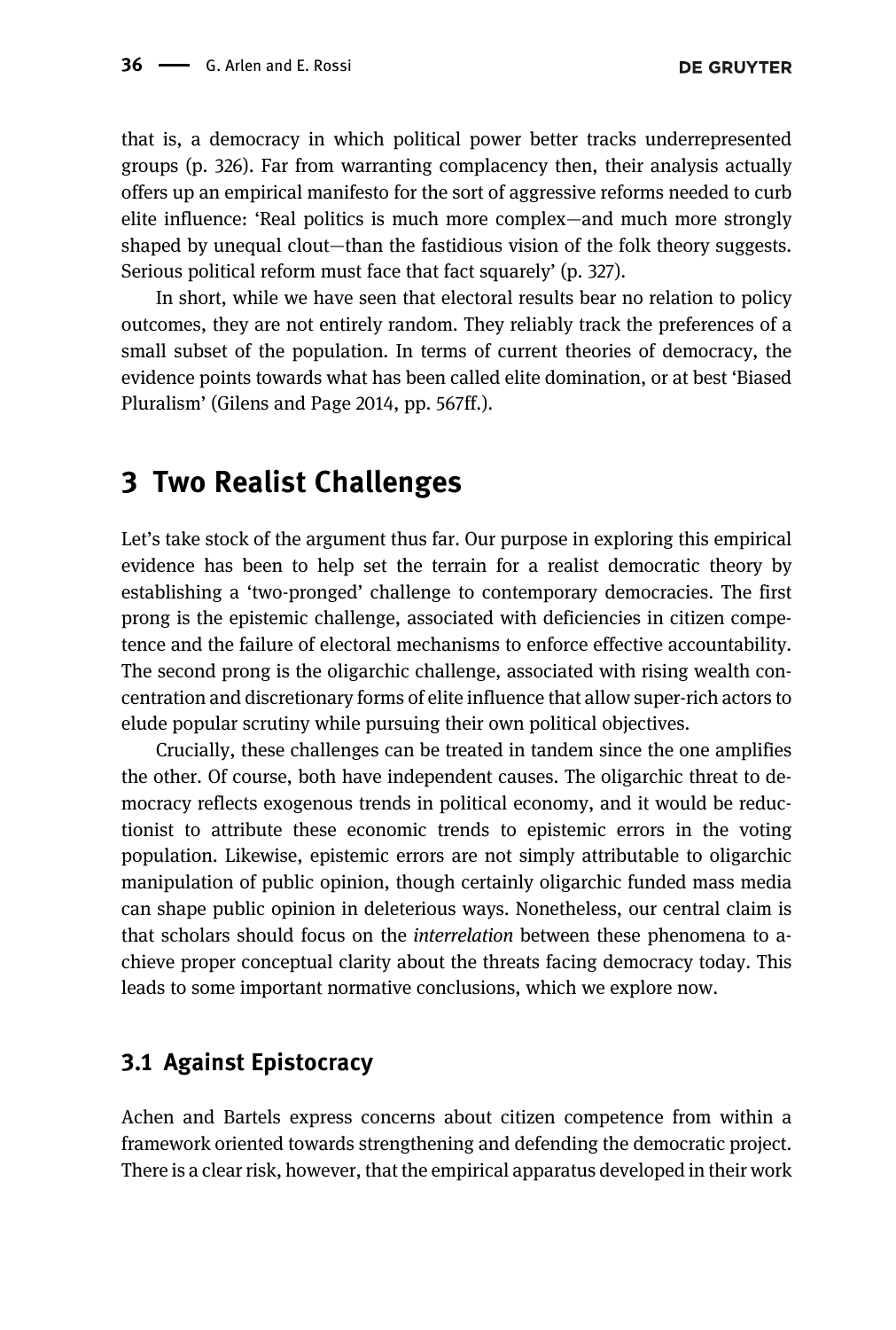might be deployed to buttress more radical forms of epistocracy that are hostile to democracy.

Indeed, one critic suggests that Achen and Bartels should have endorsed a more explicitly epistocratic model on the basis of their own premises: 'I struggle to see how one can be a realist of the Achen and Bartels type and still maintain a commitment to anything resembling democracy' ([Ahlstrom-Vij 2018](#page-20-0), p. 11). But to suggest that realism is *incompatible* with democracy is to overlook the actual thrust of their critique, which actually argues against epistocracy, or at least counters some common arguments for epistocracy, as we will try to show. For this reason, it's important to examine the more radical version of the epistemic challenge, as represented by authors like Jason Brennan (2016; see also [Caplan 2007\)](#page-20-0).

Though Brennan's book is entitled Against Democracy, he realizes that 'ideal epistocracy isn't a live option' (p. 207), and so his argument takes the form of an epistocratic corrective to democracy, rather than a full-on defence of minority rule. Specifically, Brennan defends a version of epistocracy based on weighted voting, so-called 'government by simulated oracle' (p. 220).

Nonetheless, from a contemporary democratic sensibility Brennan's argument remains quite radical. Brennan seems content to support forms of 'rule by the rich' so long as they secure epistemic goods, arguing that the connection between affluence and influence is actually 'reason to celebrate': 'Democracy works better than it otherwise would, because it doesn't exactly work' (p. 198). We think this is a rather misguided response to the evidence presented above (see also [Arlen and](#page-20-0) [Rossi 2018](#page-20-0)). For those studies provide little compelling evidence that the wealthy have disproportionate influence because of epistemic virtue per se. That's not to deny that some among them may possess such virtue, but simply to insist that the main mechanism of their influence is not primarily epistemic.

One way to grasp this point is by considering the classical Aristotelian distinction between aristocracy as rule by the few who are virtuous and oligarchy as the rule of the rich who lack virtue and exert power solely on account of their wealth. Putting aside his numerous departures from Aristotle, Brennan's argument for government by simulated oracle might be interpreted as a modern-day reformulation of the ideal of rule by competent aristocratic guardians. Any argument for aristocratic guardianship pivots on clearly distinguishing aristocrats from oligarchs so to ensure that those who benefit from epistocratic correctives (like plural voting) actually command authority on account of their virtue, not simply on account of superior wealth [\(Arlen 2019\)](#page-20-0). But, in practice, epistocratic correctives will likely favour socioeconomic elites (including the super-rich), regardless of how these correctives are implemented. Indeed, it is precisely this concern about pernicious 'demographic' biases in epistocratic mechanisms that causes prominent democratic theorists, like David [Estlund \(2008\)](#page-20-0), to argue against them.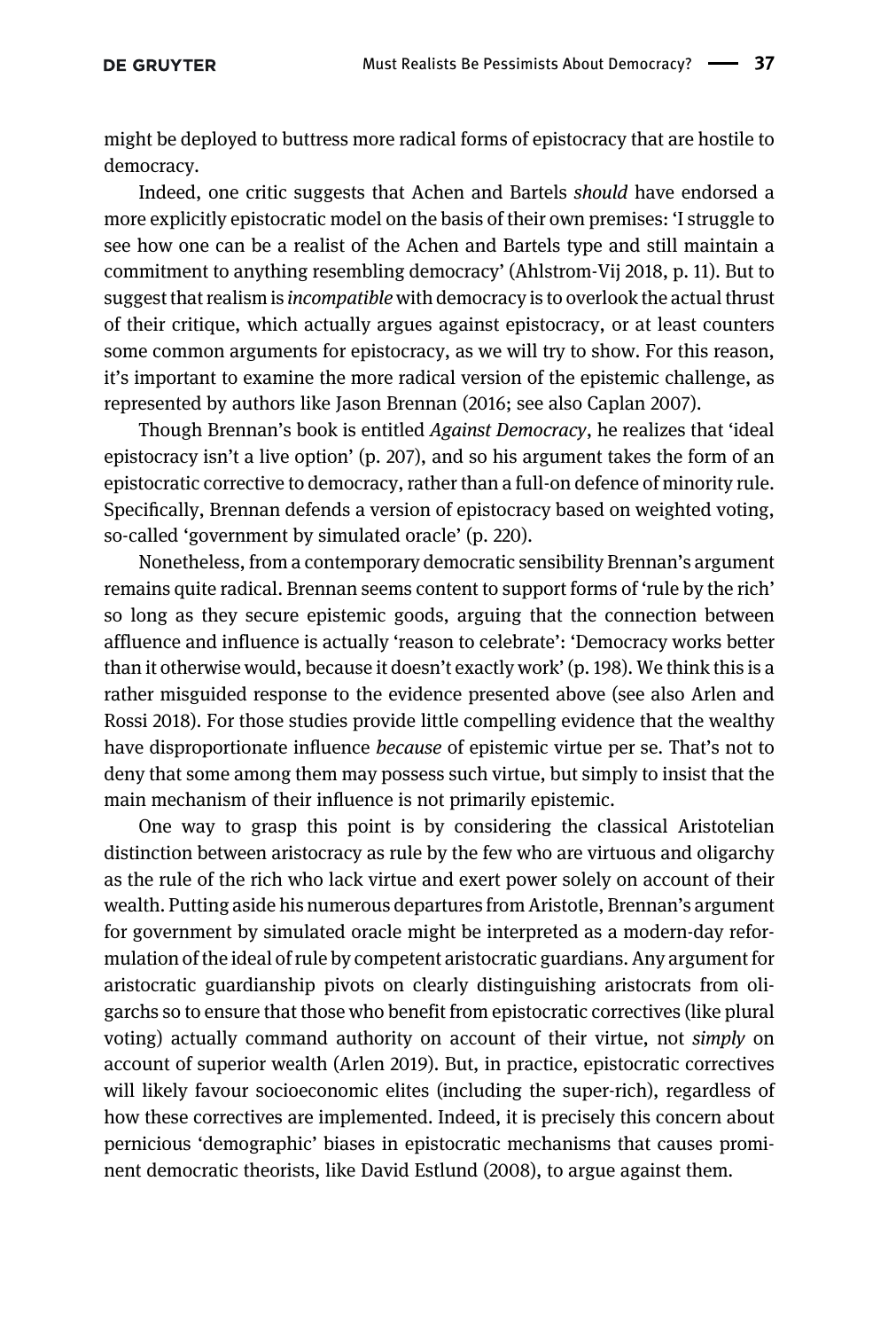Brennan worries that elections allow ignorant citizens to deploy their votes as unwieldy 'bosses' impose bad decisions on others. In a sense then, Brennan is idealizing the same theory of democracy he criticizes: one based on people directing policy outcomes by imposing preferences electorally. If this is not, in fact, what voters do, as Achen and Bartels suggest, then Brennan's concerns have a lot less steam. If even informed voters tend to vote along group lines on the basis of social identity, then even a well informed electorate would not really meet Brennan's epistocratic ideal of competent rule [\(Arlen and Rossi 2018\)](#page-20-0). Thus, Brennan's epistocratic corrective to democracy only reproduces some of the dilemmas of group voting discussed above.

In short, Brennan is on firm ground in acknowledging the existence of an epistemic challenge to democratic ideals. But we worry that his proposed solutions won't have the epistemic payoff he anticipates. Moreover, even if fully realized, Brennan's model only addresses the epistemic challenge while neglecting or even amplifying the oligarchic challenge. There's an important methodological point here: Democratic theorists cannot succumb to solutions that respond to one dimension of the two-pronged challenge to democracy while neglecting the other. Achen and Bartels and studies like theirs should not be used as the empirical pretext for a normative turn towards epistemic elitism. Indeed, their criticisms of the folk theory of democracy are motivated by a sense that it actively 'props up elite rule': 'It is unrepresentative elites that most profit from the convenient justifications it provides for their activities' [\(Achen and Bartels 2016](#page-20-0), p. 327). Any response to their findings must be based on more solidly democratic grounds.

Put differently: the salient question is less whether citizens conform to some epistemological criteria, but rather whether they can check elite influence. And their inability to do so indicates less an intrinsic failure of cognitive ability, than a set of institutional deficiencies, to which normative democratic theory can propose responses. If current institutions lend themselves to elite entrenchment, the solution to democracy's ills cannot be endorsing strategies that only further cement rule by the few.

#### 3.2 Against Plebiscitarianism

The epistemic challenge, however, cannot be fully dispatched simply by rejecting epistocracy. We do acknowledge that certain models of radical democracy come out poorly. Specifically, crude plebiscitarian models that rely on aggregating popular voice through issue-based referenda (often bypassing intermediary institutions) should be considered suspect in light of recent empirical evidence. Whereas plebiscitarian theories were developed by earlier figures like Weber,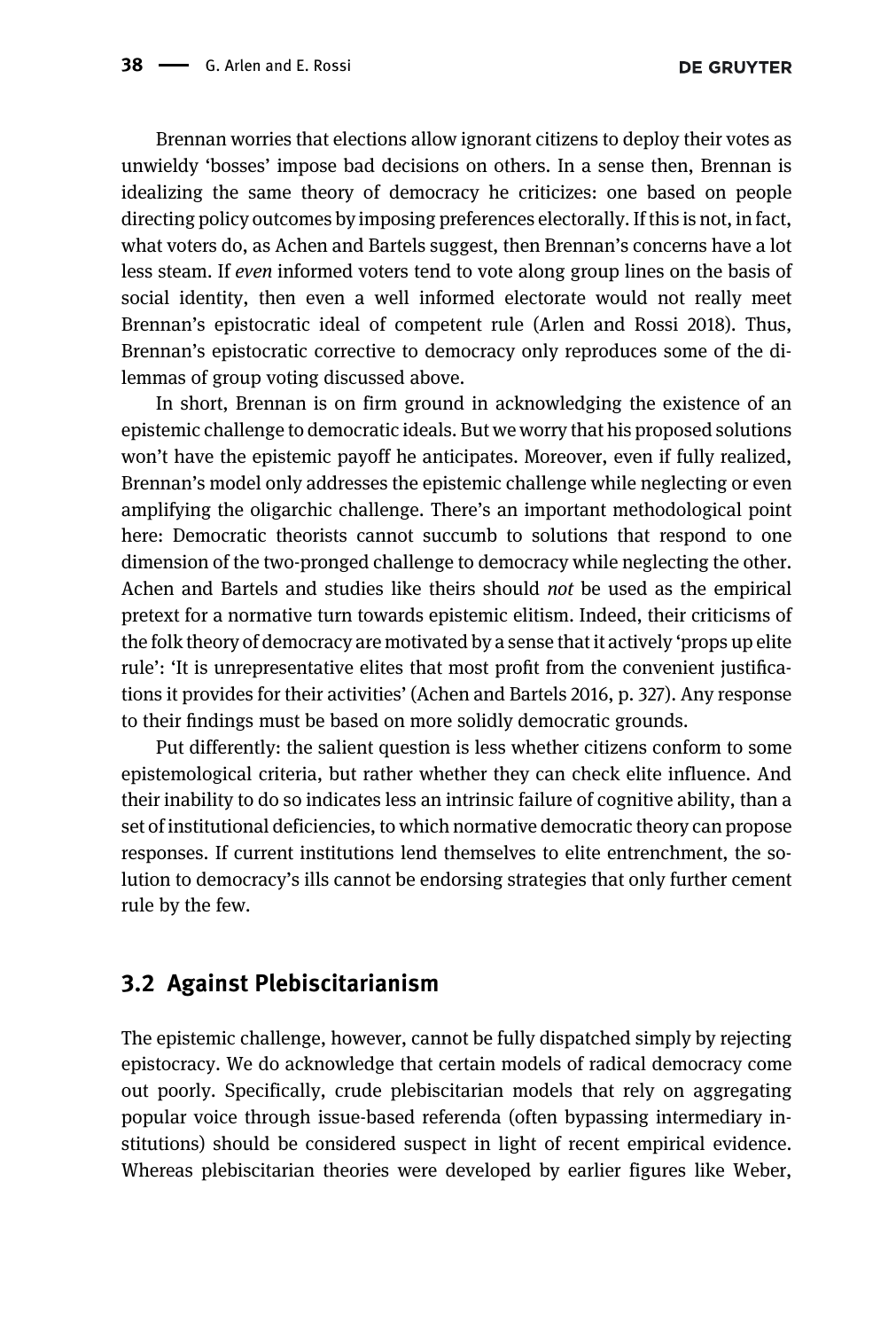Schmitt and Schumpeter, few mainstream democratic theorists today endorse plebiscitarianism as a normative ideal. But as Nadia [Urbinati \(2015, 2019\)](#page-22-0) argues, many contemporary democracies are experiencing a revival of plebiscitarian impulses in the face of mass media, the declining prestige of traditional parties, and the rise of charismatic executive authority that has led to a 'revolt' against intermediary institutions. This revival is linked to the rise of populist movements, of which [Urbinati \(2014\)](#page-22-0) is also quite critical, but she makes a point to distinguish the two: 'Unlike populism, which embodies the ideal of mobilization, plebiscitary democracy narrows the role of active citizenship to stress instead people's reactive answer to the promises, deeds, decisions, and appearances of the leader' (p. 174). At the core, Urbinati views plebiscitarianism as both a challenge to democracy's 'procedural form', (p. 182) and as a 'radical rejection of individual judgement in politics' (p. 191). Under the imperfect epistemic conditions described by Achen and Bartels, the dangers of plebiscitarianism are aggravated further. One way to grasp this point is by considering referenda movements, like Brexit, as an extension of the plebiscitarian impulse described by Urbinati. Most contemporary referenda are issue-based, but Achen and Bartels argue that people don't generally vote on issues: 'Issue congruence between parties and their voters, insofar as it exists, is largely a byproduct of these other [social identity-based] connections, most of them lacking policy content' (p. 301). Of course, some voters are still passionate about specific issues and are eager to express those preferences. A referendum in favour of stricter gun control measures will likely attract many voters who care passionately about the issue, on both sides. But again, if we take Achen and Bartels seriously, then this policy preference remains, in important ways, conditioned by a larger group identity.

In these conditions, issue-based referenda, on their own terms, are a poor decision-making tool in real democracies. But that is too crude. By issue-based referenda we mean referenda that address a policy question that is not supposed to have to do with group identity, since that is what we assume ultimately moves voters. The 2016 Brexit referendum provides an informative illustration of our point. Analyses of the vote have shown quite convincingly that policy issues specifically to do with EU membership were probably a factor, but hardly the determinant one ([Clarke, Goodwin and Whiteley 2017\)](#page-20-0). So, insofar as the referendum was ostensibly about issues having to do with the EU, it was a poor way of addressing them. Now, one may hold that an identity-based 'temperature check' on supranational integration was welcome, in which case our position is that the referendum should have been explicitly framed in those terms. In fact, and without taking a view on the Brexit referendum specifically, we are tempted to hypothesize that an explicit identitarian framing might have altered the outcomes of some polls, whose framing and subsequent campaigns have tended to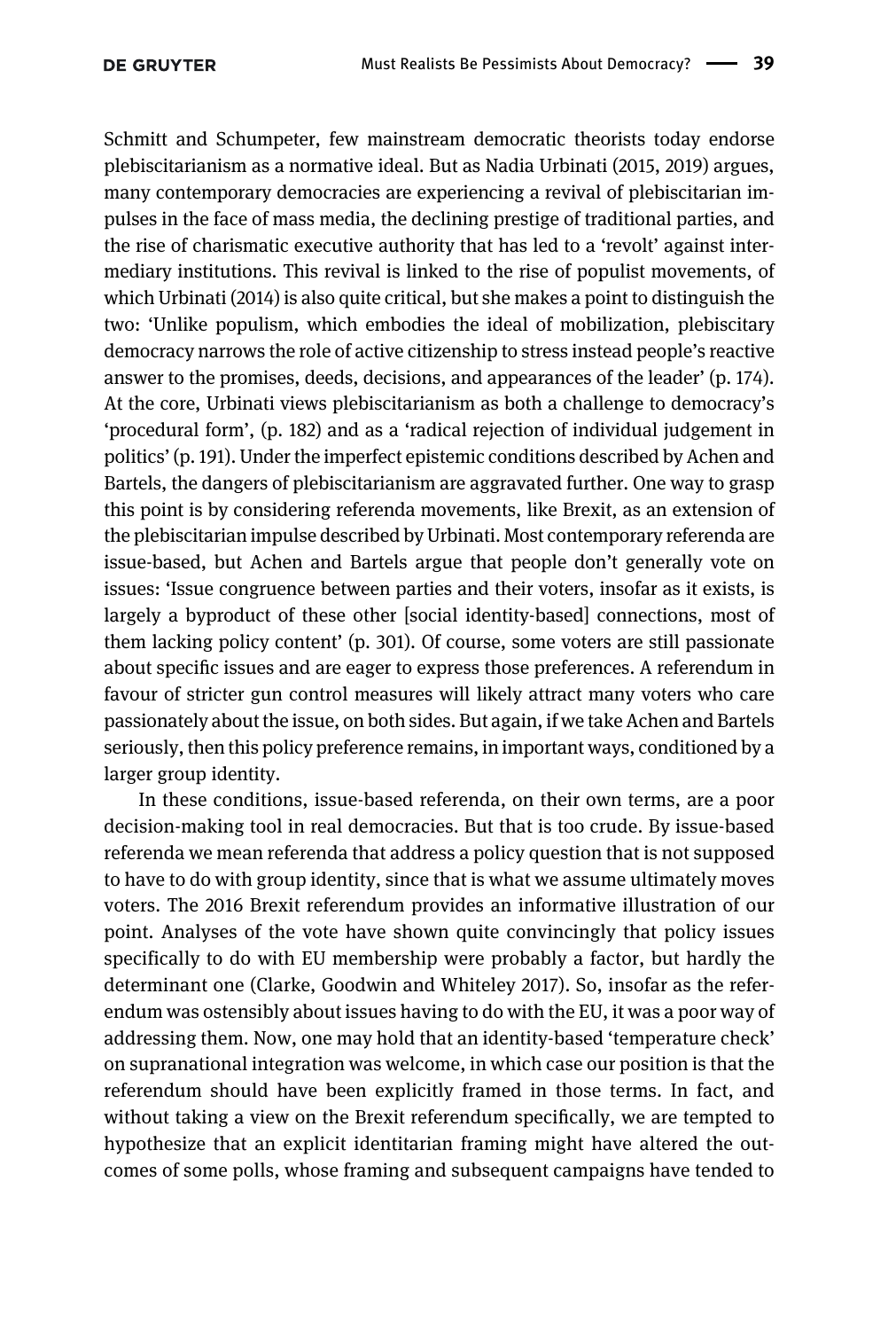divert attention away from a public conversation centred on what actually motivates voters.

Epistemic critics have good reason then to be concerned about the plebiscitarian impulses driving some contemporary populist movements. But these concerns are not reason to fall into the epistocratic camp criticized earlier. We refuse to disavow all populist energies, many of which have considerable antioligarchic potential (see [Mulvad and Stahl 2019; Vergara 2020\)](#page-21-0). And as we argue in the next section, issue-based referenda can have an important function when they align more explicitly with the socioeconomic identity of citizens. The challenge for a realist democratic theory is to respond to oligarchy not with crude plebiscitarianism, but with a form of popular politics suitable to the empirical challenges that have been the focus of this paper. We now explore what such a response might look like.

#### 3.3 Plebeian Tribunes vs. Oligarchs

In light of the oligarchic challenge described earlier, democratic institutional design has a twofold task: It must (1) try to compensate for some of the epistemic shortcomings plaguing contemporary publics while also (2) offering resources to help counteract the threats associated with oligarchic power. It must recognize that these phenomena are intricately related and that epistemic correctives, if poorly constructed, can exacerbate oligarchic power. In what follows, we endorse one strategy that should command more attention from mainstream democratic theory: the neo-Roman tribunate model, which has been revived most recently by democratic theorists like John [McCormick \(2011\)](#page-21-0).

The Roman tribunes of the plebs composed a class-specific office, whose main function was mediating between the plebeian and patrician orders for the purpose of protecting the former's interests. Contemporary representative democracies are 'class-neutral', that is, political offices are assigned irrespective of socioeconomic distinctions. While class-neutrality undoubtedly offers advantages over the formal property-based exclusions that characterized previous aristocratic and monarchical regimes, it holds notable disadvantages that have become more glaring with rising inequality. Class neutrality deprives ordinary citizens of formal spaces for enacting their class-based disadvantage and for seeking institutional redress within a constitutional democracy.

Within the framework outlined here, class neutrality exacerbates both the epistemic and the oligarchic challenge to democracy. It exacerbates the former by fostering a democratic public less capable of articulating class-based grievances and filtering those grievances through the policy process; it exacerbates the latter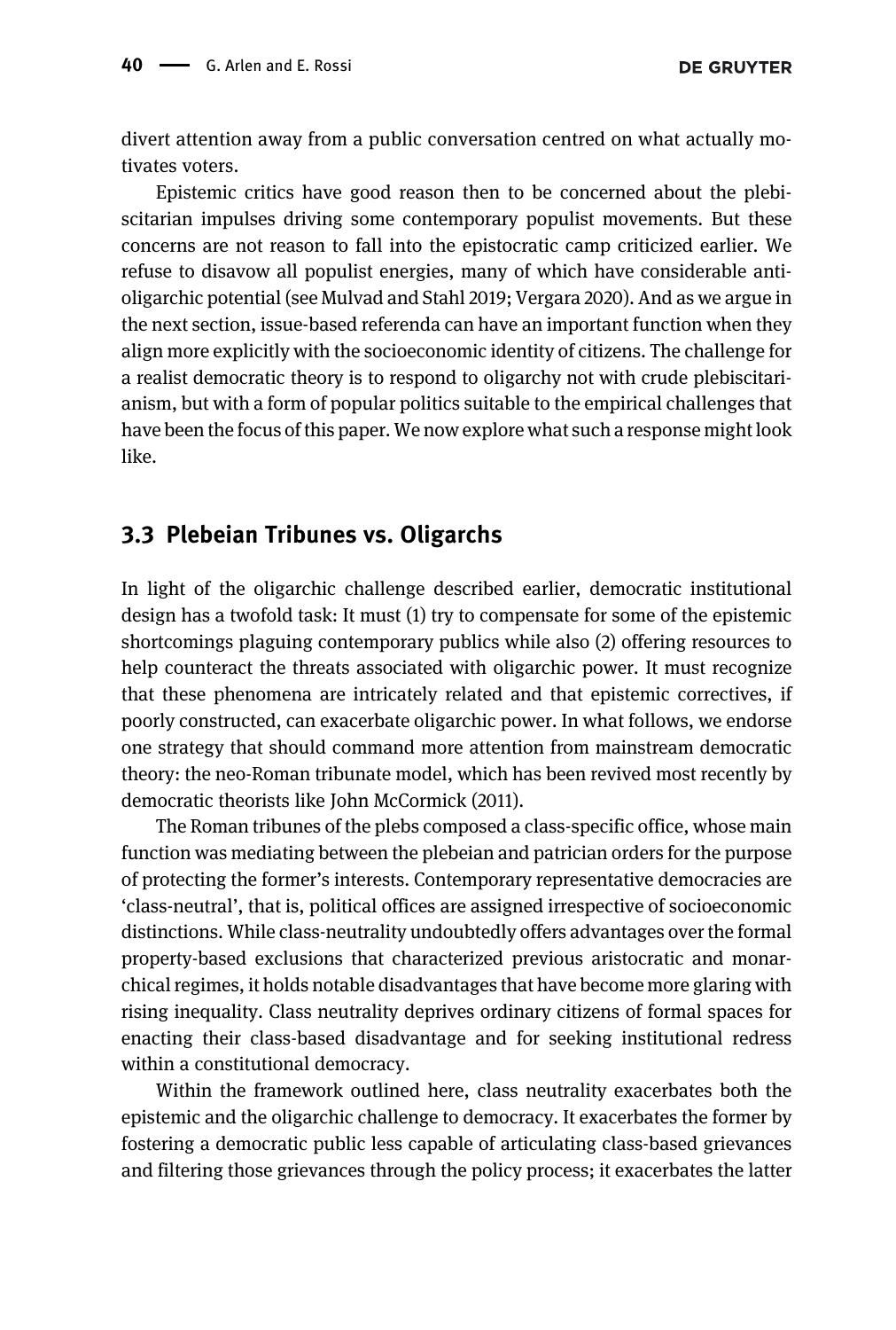by rendering socioeconomic elites more insulated from institutional scrutiny and thus more able to exert their influence unchecked. The oligarchic challenge is our main focus in this section. Our aim is to develop the tribunate model in a direction that puts it directly in service to the task of reducing oligarchic influence on the policy process.

Specifically, the tribunate model offers one roadmap for moving beyond class neutrality, without jeopardizing hard-fought modes of formal equality. How might this work? Inspired by Machiavelli's analysis of the Roman tribunes, McCormick proposes a people's tribunate, an assembly composed of 51 non-wealthy adult citizens selected by lottery for one-year terms, with a variety of oversight powers, such as the ability to veto one national legislative proposal or initiate impeachment proceedings against one lawmaker (pp. 183f.). On McCormick's rendering, the tribunate has carefully circumscribed powers, compatible with existing American constitutional checks and balances. But the tribunate remains class-specific, in the sense of excluding citizens above a certain wealth threshold from participation in the body.

Our idea then is to extend McCormick's proposal so as to even more directly tackle the problem of the unequal influence highlighted by the empirical evidence discussed earlier. The idea is to task the tribunate specifically with reviewing a range of political activities that, while strictly speaking legal, can threaten democratic equality.

Specifically, we might identify five different categories of oligarchic influence over public policy, five domains in which personal access to massive concentrated wealth can be deployed for discretionary public influence, $4$  and our claim is that each domain merits individuated scrutiny from plebeian institutions: (1) occupying formal elected office or serving as an appointed officeholder, (2) lobbying candidates and officeholders directly through interest-group activity, (3) lobbying candidates indirectly (in the American context through groups like Super-PACs), (4) influencing public policy through ownership of mass media, and (5) influencing public policy through elite philanthropic activity. These categories apply best to the American case, but also have salience in other advanced democracies, given the empirical trends discussed earlier.

Each of these five domains, while interconnected, manifests oligarchic power in slightly different ways. Each involves different institutional processes; each requires different responses. Thus, whereas McCormick advocates a singular, overarching people's tribunate, we think it is more fruitful to think about a wider

<sup>4</sup> Consistent with the descriptive definition advanced in [Arlen \(2019\)](#page-20-0), who formally defines oligarchs as agents who 'maintain personal access to massive concentrated wealth, and who deploy that wealth for discretionary influence in the public domain, broadly understood' (p. 2); on the personalist dimension of oligarchic power see also [Winters \(2011\)](#page-22-0).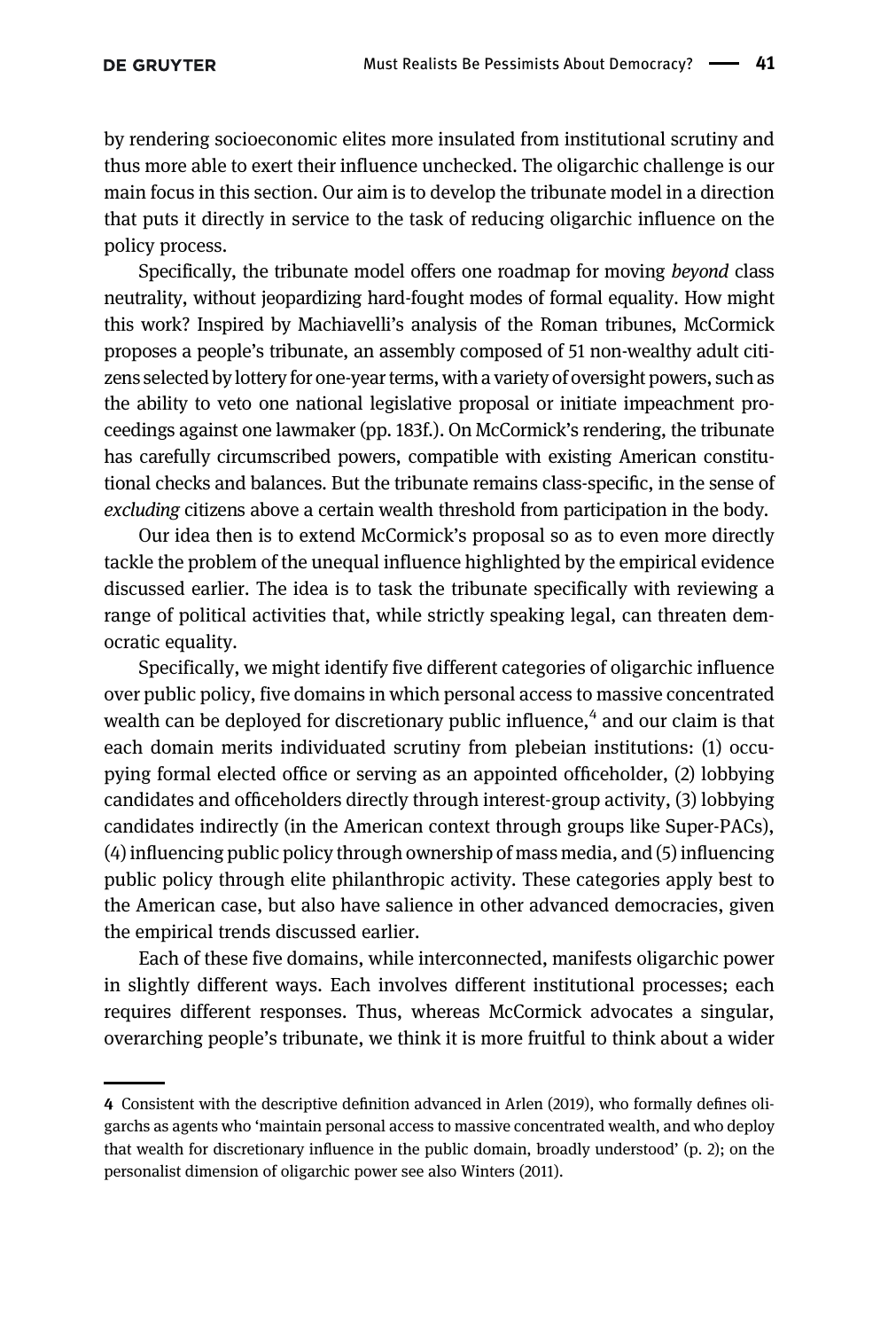tribunate system; an interconnected set of plebeian assemblies, each operating within a designated policy area.

To illustrate, McCormick's proposed people's tribunate has three core formal powers: (1) it can "veto one piece of congressional legislation, one executive order, and one Supreme Court decision" (p. 184), (2) it can initiate impeachment proceedings against one federal official from each of the three branches of government, and (3) it can call one national referendum (p. 184). These powers are applicable within one-year, non-renewable terms. But we worry that by limiting these powers to a single people's tribunate, the assembly will prove less capable of simultaneously regulating different political pathologies at once. The tribunate system described below proves more expansive. One plebeian assembly would be assigned to scrutinize formal officeholders and thus would retain the power to initiate impeachment proceedings, as described by McCormick. However, in contrast to McCormick, the veto and referenda proposing power would be dispersed among four additional plebeian assemblies each nestled within a specific policy domain and limited to that domain (see [Table 1\)](#page-16-0).

Each of these assemblies are composed in the manner McCormick describes (51 non-wealthy citizens selected by lot), but we think two-year terms are preferable to McCormick's proposed one-year terms because they allow for a longer time horizon to develop expertise within these domains.<sup>5</sup> The system enforces a division of labour among specific accountability mechanisms, since only one assembly has the power to initiate impeachment proceedings, while the other four are empowered to initiate referenda and exercise a limited veto power.

To illustrate, consider the case of elite philanthropy. American political scientists have shown that the charitable tax deduction is both regressive (in the sense of benefitting wealthier taxpayers more) and contributes to wider forms of plutocratic philanthropy in which the wealthy use their giving to support public policy agendas [\(Reich 2018; Saunders-Hastings 2018](#page-22-0)). However, philanthropy can support important pluralist goods such as innovation and discovery ([Reich 2018](#page-22-0)) and represents an important ethical dimension of wealth. Either way, the issue is ripe for greater public scrutiny by ordinary citizens impacted by large donations. Suppose that the U.S. Congress proposed a new law dramatically expanding the scope of the charitable tax deduction to cover activities that we might commonly think of as outright political activism (for example, using philanthropic spending to fund climate change scepticism). The plebeian assembly devoted to studying private philanthropy could spend its term studying and debating this proposed

<sup>5</sup> McCormick suggests that members of the people's tribunate meet each workday and be compensated with a year's salary; measures that would promote issue expertise. But we still advocate the longer two-year term to maximize expertise.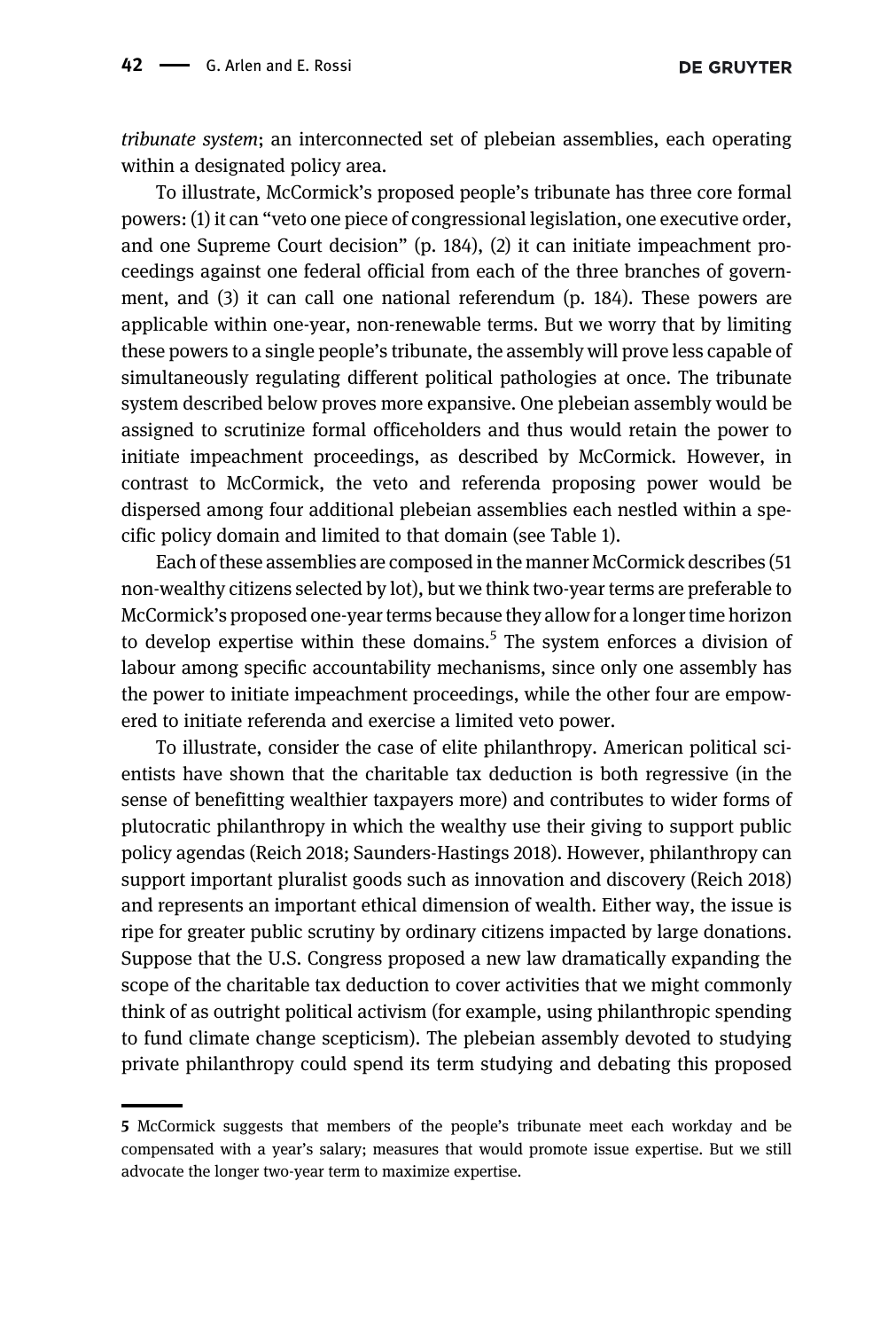| <b>Political domain</b>                 | <b>Mechanism of unequal influence</b>                                                                                                                          | Task of plebeian assembly                                                                                                                                  |
|-----------------------------------------|----------------------------------------------------------------------------------------------------------------------------------------------------------------|------------------------------------------------------------------------------------------------------------------------------------------------------------|
| (elected or<br>appointed)               | Formal office-holders Deploying wealth to gain office and<br>pursue policy objectives while in<br>office                                                       | Scrutinize formal office-holders and<br>monitor for official corruption;<br>initiate impeachment proceedings<br>(one per year)                             |
| Direct lobbying                         | Deploying wealth to directly lobby<br>candidates through various<br>influence-peddling activities                                                              | Scrutinize individual and corporate<br>lobbying policy and practices;<br>propose referenda (one per year)<br>and policy vetoes (one per year) <sup>a</sup> |
| Indirect Influence<br>(e.g. Super-PACs) | Deploying wealth to influence policy Scrutinize campaign finance policy<br>debates indirectly through non-<br>governmental organizations such<br>as Super-PACs | and practices; propose referenda<br>(one per year) and policy vetoes<br>(one per year)                                                                     |
| Media ownership                         | Deploying wealth to control mass-<br>media platforms that influence<br>public policy                                                                           | Scrutinize media ownership policies<br>and practices; propose referenda<br>(one per year) and policy vetoes<br>(one per year)                              |
| Private philanthropy                    | Deploying wealth towards philan-<br>thropic spending that influences<br>public policy                                                                          | Scrutinize philanthropic policies and<br>practices; propose referenda (one<br>per year) and policy vetoes (one<br>per year)                                |

<span id="page-16-0"></span>Table 1: The tribunate system.

<sup>a</sup>McCormick authorizes the people's tribunate to veto one piece of congressional legislation, one executive order, and one Supreme Court decision per term. By contrast, we stipulate that each assembly authorized to exercise a policy veto can only do so once per year; which means it must choose among vetoing a piece of congressional legislation, vetoing an executive order, or vetoing a Supreme Court decision. This reduction in the scope of the veto power is appropriate since our model authorizes multiple assemblies to use the veto simultaneously. So, in principle, each assembly could use their veto power against different targets.

legislation (including calling witnesses and holding public hearings). On McCormick's model, it could then, on majority vote, veto the legislation, and Congress would have to wait an additional year before proposing it again (p. 184). Simultaneous to this activity, a second plebeian assembly could call a national referendum for the purpose of overturning the Citizens United court decision, which has led to the dramatic proliferation of soft money in the American context. Finally, a third plebeian assembly could simultaneously initiate impeachment proceedings against a lawmaker suspected of taking bribes from a wealthy donor. Each of the three assemblies operates on separate tracks, but the activities of one assembly may influence the activities of the others in dynamic ways.

We recognize that giving ordinary citizens the ability to initiate impeachment proceedings or exercise a veto power over national legislation is a radical step. We follow McCormick's proposal in emphasizing that such power should only be exercised sparingly and should be subject to various institutional checks and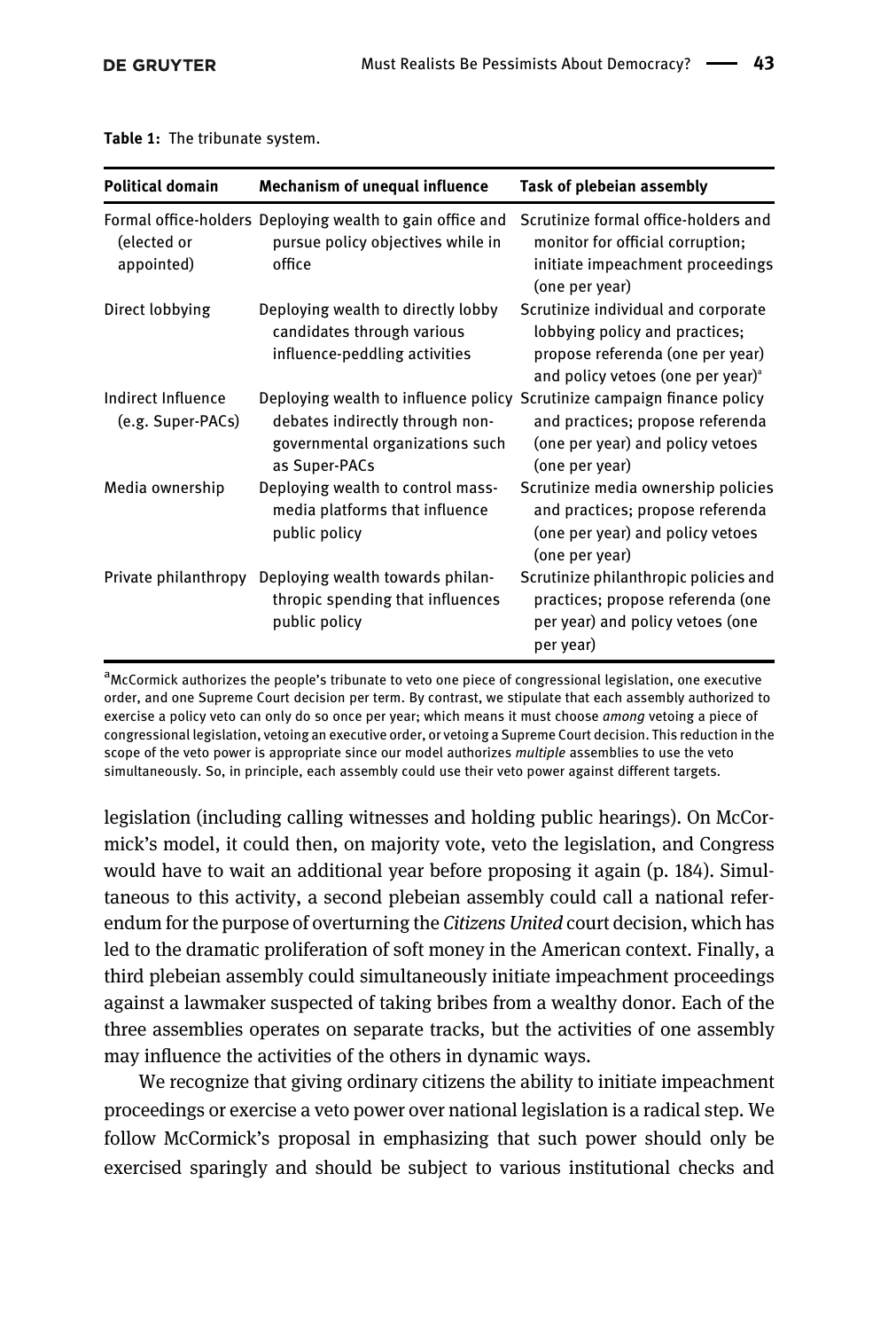balances, such as scrutiny by other branches of government. Our goal here is not to address all potential objections to this model, nor work out all the particulars. Rather, we want to think within the terms of this framework, to underscore some of its advantages and show how it might be developed as part of a broader participatory system.

Epistocrats like Brennan would certainly reject this proposal and realists like Achen and Bartels would likely consider it naive. But we believe such resistance overlooks the substantial epistemic potential of plebeian assemblies. Wellconstructed plebeian assemblies can *amplify* the socioeconomic identity of a specific group—the non-wealthy—by dramatizing the socioeconomic faultline that cuts across the polity. In addition to its concrete powers, by excluding wealthy citizens from participation, plebeian assemblies would reinforce the point that other electoral institutions are oligarchic in composition, despite their putatively egalitarian formal properties. If Achen and Bartels are correct that voters often identify along group lines, then this act of amplifying group identity and directing it towards specific policy aims might offer important epistemic returns in addition to its direct anti-oligarchic function.

Again, rather than working out all the kinks in the model, our goal here has simply been to highlight some of its main advantages. We do not suggest that democratic tribunes are sufficient to curb oligarchic influence or correct for all the challenges confronting contemporary democracies. As McCormick notes, ordinary citizens have a more 'elongated learning curve', often unable to 'foresee what is beneficial or deleterious for common utility as quickly as the grandi foresee what is in their own interest' (p. 90). However, the experience of other pre-modern governments, like democratic Athens, does leave room for optimism. As classicists have shown, Athenian institutions like the assembly and the courts were successful precisely because they allowed ordinary non-wealthy jurors and assemblymen to feed off their socioeconomic group identity in discursive interactions with elites [\(Ober 1989\)](#page-21-0).

Our argument thus contributes to an ongoing discussion in democratic and republican theory about the 'mixed-regime' metaphor and its continued relevance ([Manin 1997; Pettit 1997;](#page-21-0) [Rosanvallon 2008](#page-22-0)). The classical mixed regime was predicated on formal distinctions between different constitutional forms (for example, democracy vs. aristocracy) or different classes and orders (for example, patricians vs. plebs). We believe the mixed-regime metaphor still holds force in contexts of formal legal equality; for the plebeian system outlined here can function as a counterweight to more 'patrician' institutions like the US Senate, securing greater constitutional balance. Reformers might also, however, focus on mixing different democratic institutions, some plebeian and some non-plebeian, approaching what [Arlen \(2019\)](#page-20-0) calls a 'new mixed regime'. Here the focus is on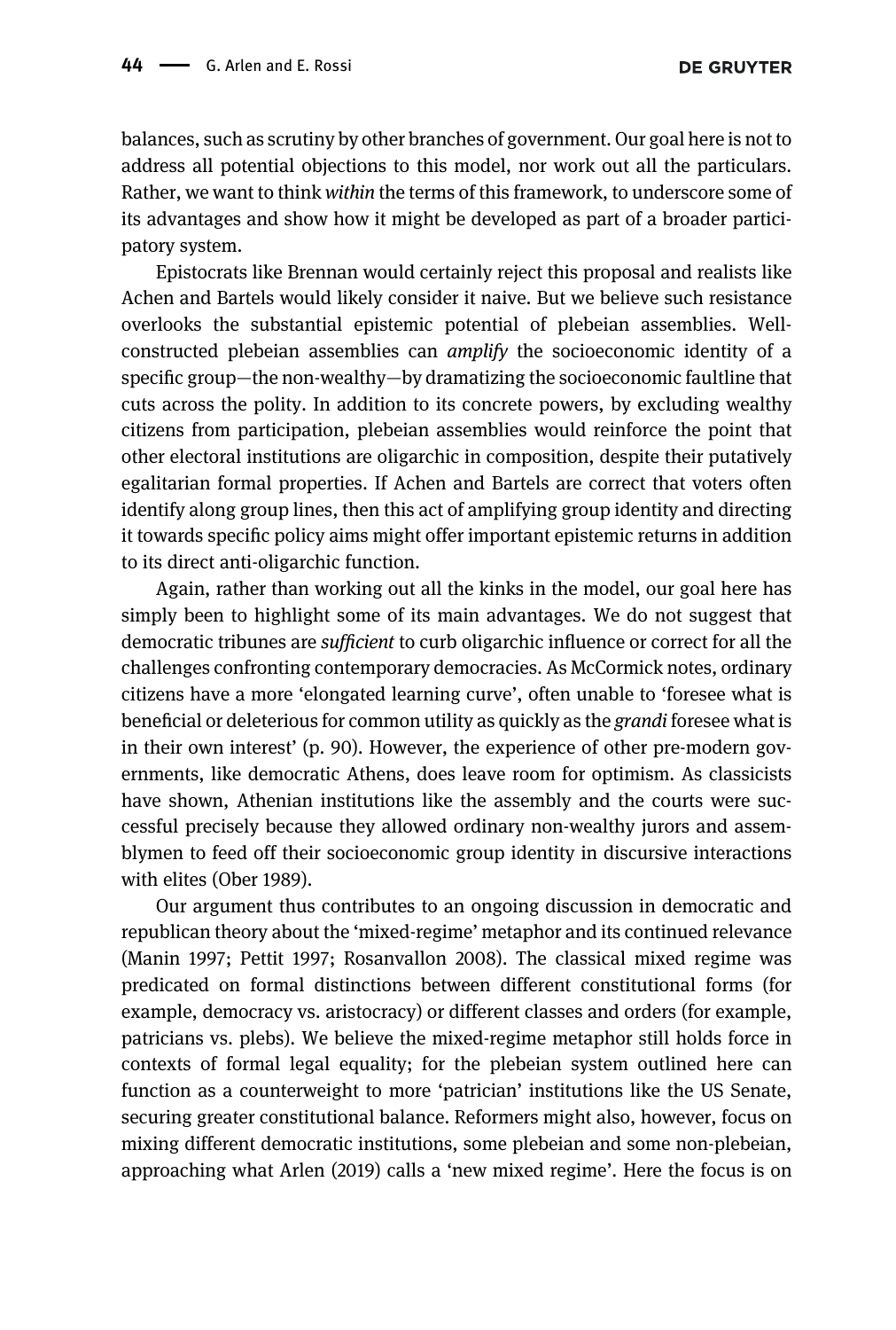balancing within different conceptions of democratic authority. For example, class-based plebeian assemblies can operate in coordination with other deliberative mechanisms that are fully inclusive and non-class based. Likewise, plebeian institutions can operate alongside electoral institutions and in conjunction with core liberal legal norms, such as formal equality and protection of property rights.

Crucially, unlike Marxist approaches, which attempt to overcome class distinctions, the plebeian approach is focused on managing these distinctions. But unlike some liberals, plebeian theorists do think class is a central feature of politics. The plebeian approach is thus compatible with core liberal commitments to private wealth accumulation, with the understanding, however, that the unequal political influence associated with private wealth must be contained more aggressively than many liberals allow. Reformers must anticipate and address the normative and institutional trade-offs that occur between plebeian and liberal conceptions of politics: It is possible to use plebeian institutions to temper liberal democracy rather than supplant it [\(Green 2016\)](#page-20-0). Of course, more radical, nonliberal plebeian models are possible too. But they are not a prerequisite for getting plebeian reforms off the ground.

There is strong justification then for institutional innovation that moves beyond the relatively tame measures advocated by Achen and Bartels. The exact contours of such innovation are still to be worked out. But it is vital to emphasize that realism about the empirical threats to democracy should be met, not with acquiescence, but with a hard-edged attempt to innovate on the status quo.

### 4 A Methodological Conclusion

In the preceding sections we have seen that even the most pessimistic empirical results about real democracies need not spell doom for normative democratic theory. In fact, we hope to have at least gestured towards a way in which political philosophy can offer evaluation and prescriptions compatible with the evidence, while avoiding some of the most brazen forms of idealism and moralism that some of its critics—including the empirical ones—accuse it of. By way of conclusion, we would like to briefly point out how—in addition to our three main normative contributions (the rejection of epistocracy, the critique of plebiscitarianism, and our version of the plebeian tribunate) contending with the grim picture presented by Achen, Bartels, Gilens, Page, Winters, and other scholars—yields some methodological lessons for political philosophers. More specifically, as we noted at the outset, we take the preceding discussion to be an innovative contribution to the realist program in normative political theory [\(Rossi and Sleat 2014](#page-22-0))—innovative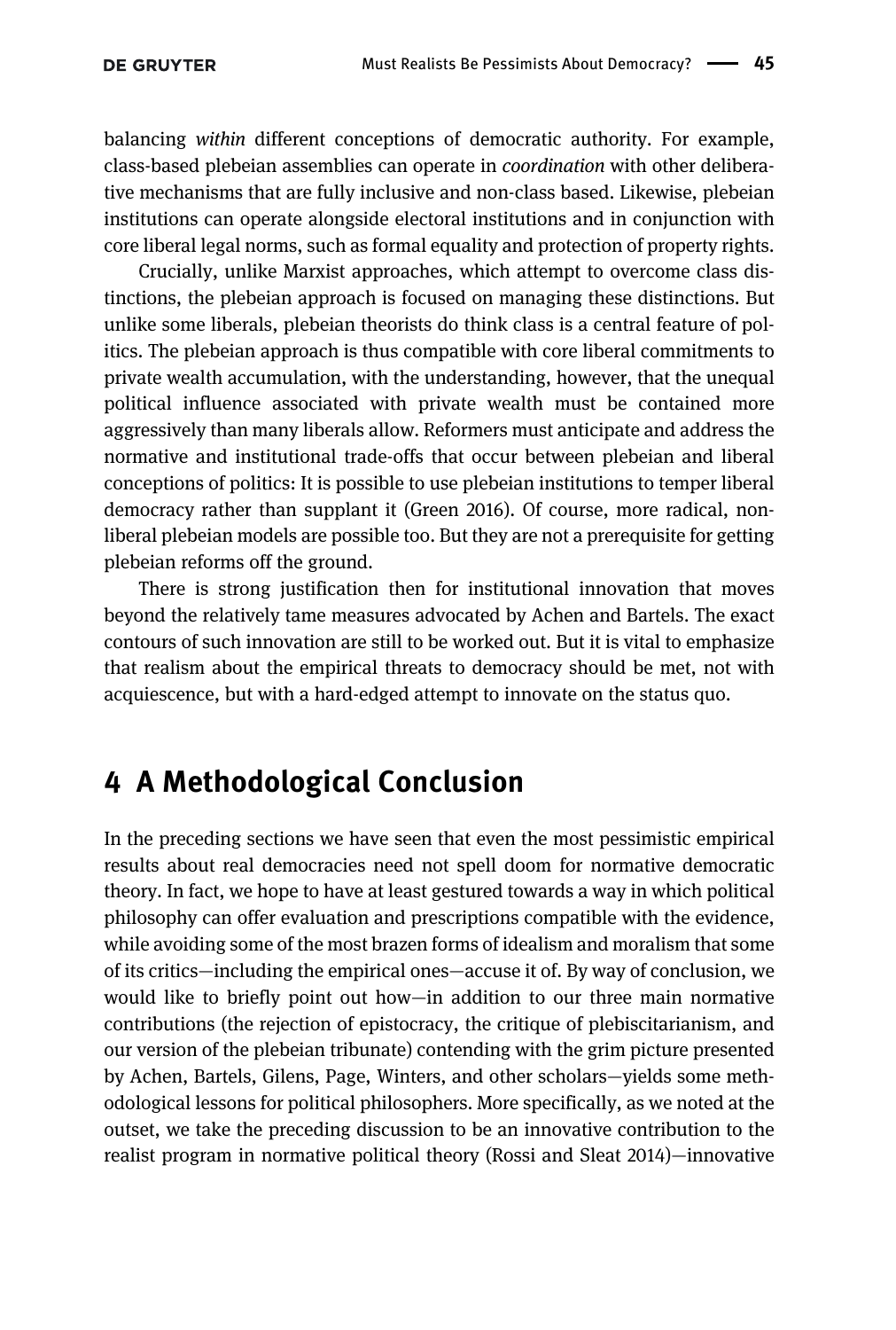**DE GRUYTER** 

insofar as the empirics drive the search for normative arguments and yet are not employed as feasibility constraints.

Indeed, the first thing to note is how the centrality of empirics allows us to make sure that none of the normative conclusions we have drawn depend on prepolitical moral commitments—for this is the relevant sense of 'realism' here and in the wider realist program, and not the misleading understanding that equates realism with the pursuit of feasible prescriptions.<sup>6</sup> While we have sought to find strategies to realize the egalitarian potential of democracy, that commitment can be seen as practice-dependent: that is, a normativity that 'emerges within specific, institutionally mediated political and social contexts' [\(Sangiovanni 2008](#page-22-0), p. 164).<sup>7</sup> We do not rely upon a pre-political moral commitment to some ideal of equality or any such abstract moral notion. Rather, we interpret the practice of democracy as a distinctive political form characterised by an aspiration to an egalitarian distribution of power. In fact we use no claims about moral intuitions nor do we rely on any account of moral powers or rights to ground our proposals. As in most other realist contributions, our normative stances are driven by the idea that there is a normativity internal to politics itself. <sup>8</sup> However, our approach differs from other forms of broadly realist egalitarianism (for example, [Jubb 2019\)](#page-21-0) because we did not develop a non-moralized defence of forms of egalitarianism typically defended in moralistic terms, but rather developed our egalitarian position as a direct response to the challenges we identified through the lens of empirical evidence.

Relatedly, we hope to have also shown how realist theorising differs from mainstream, moralistic non-ideal theory (see [Rossi 2019](#page-22-0)). Non-ideal theory is, broadly speaking, driven by feasibility constraints, whereas our arguments aren't. That is to say, we did not use empirics to set limits on our evaluative and prescriptive goals, but rather used them to individuate those goals—which does not condemn the realist outlook to acquiescence towards the status quo but, as our proposal for a plebeian tribunate system shows, opens quite radical vistas.

Acknowledgments: For comments we thank Will Levine, Natasha Piano, and participants at the MANCEPT workshop on Political Realism and Democratic Theory. We also thank the editors of Moral Philosophy and Politics and the anonymous peer reviewers for their feedback. Our research for this piece was

<sup>6</sup> One of us defends this distinction at length: see Rossi 2019.

<sup>7</sup> On the link between practice dependence and realism, see [Rossi 2012.](#page-22-0)

<sup>8</sup> One of us is involved in the ongoing debate on the status of political normativity: see, for example [Erman and Möller 2015](#page-20-0); [Jubb and Rossi 2015a, 2015b; Maynard and Worsnip, 2018; Jubb](#page-21-0) [2019.](#page-21-0) Tackling the issue here would take us too far from the focus of this paper, though the developing literature should provide a sense of the general position we take.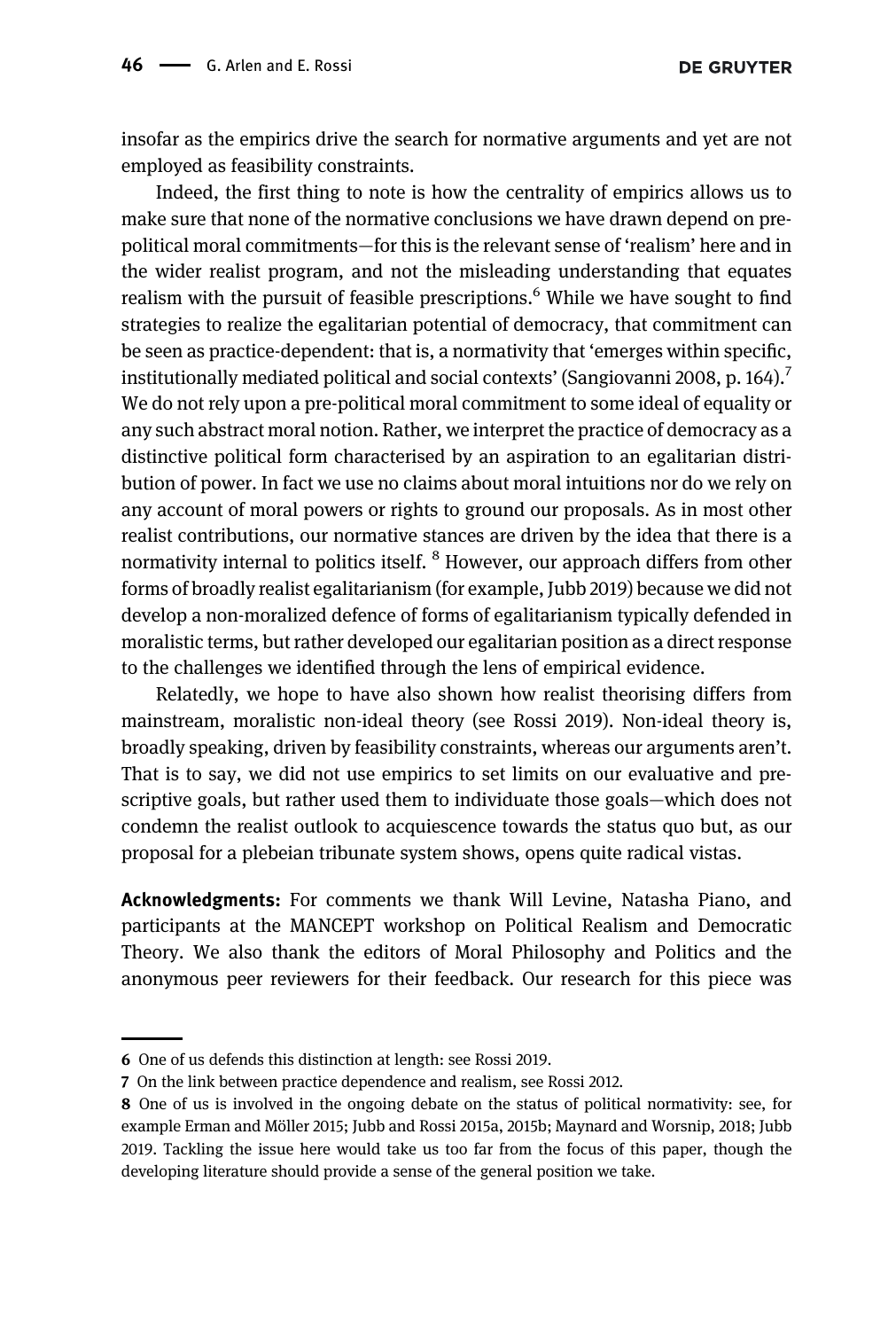<span id="page-20-0"></span>supported by the Dutch National Science Organization's Vidi Project Legitimacy Beyond Consent (grant n. 016. 164.351).

# References

- Achen, C. H., and L. Bartels. 2016. Democracy for Realists: Why Elections Do Not Produce Responsive Government. Princeton, NJ: Princeton University Press.
- Ahlstrom-Vij, K. 2018. "Is Democracy an Option for the Realist?" Critical Review: A Journal of Politics and Society 30: 1–12.
- Arlen, G. 2019. "Aristotle and the Problem of Oligarchic Harm: Insights for Democracy." European Journal of Political Theory 18: 393–414.
- Arlen, G., and E. Rossi. 2018. "Is This What Democracy Looks Like? (Never Mind Epistocracy)." Inquiry, [https://doi.org/10.1080/0020174X.2018.1502924](doi:https://doi.org/10.1080/0020174X.2018.1502924).
- Bagg, S. 2018. "The Power of the Multitude: Answering Epistemic Challenges to Democracy." American Political Science Review 112: 891–904.
- Bartels, L. 2008. Unequal Democracy: The Political Economy of the New Gilded Age. Princeton, NJ: Princeton University Press.
- Breaugh, M. 2013. The Plebeian Experience: A Discontinuous History of Political Freedom Translated by L. Lederhendler. New York: Columbia University Press.
- Brennan, J. 2016. Against Democracy. Princeton, NJ: Princeton University Press.
- Caplan, B. 2007. The Myth of the Rational Voter: Why Democracies Choose Bad Policies. Princeton, NJ: Princeton University Press.
- Chambers, S. 2018. "Human Life is Group Life: Deliberative Democracy for Realists." Critical Review: A Journal of Politics and Society 30: 36–48.
- Clarke, H. D., M. Goodwin, and P. Whiteley. 2017. "Why Britain Voted for Brexit: An Individual-Level Analysis of the 2016 Referendum Vote." Parliamentary Affairs 70: 439–64.
- Cohen, E. F. 2017. "A Discussion of Christopher H. Achen and Larry M. Bartels' Democracy for Realists: Why Elections Do Not Produce Responsive Government." Perspectives on Politics 15: 152–3.
- Cross, B. 2020. "Radicalizing Realist Legitimacy." Philosophy and Social Criticism 46: 369–89.
- Dahl, R. A. 1961. Who Governs: Democracy and Power in an American City. New Haven, CT: Yale University Press.
- Estlund, D. 2008. Democratic Authority. Princeton, NJ. Princeton University Press.
- Erman, E., and N. Möller. 2015. "Why Political Realists Should Not Be Afraid of Moral Values." Journal of Philosophical Research 40: 459–64.
- Frega, R. 2020. "Democracy and the Limits of Political Realism." Critical Review of International Social and Political Theory 23: 468–94.
- Gilens, M. 2012. Affluence and Influence: Economic Inequality and Political Power in America. New York, Princeton, NJ: Russell Sage Foundation Press and Princeton University Press.
- Gilens, M., and B. I. Page. 2014. "Testing Theories of American Politics: Elites, Interest Groups, and Average Citizens." Perspectives on Politics 12: 564–81.
- Green, J. 2016. The Shadow of Unfairness: A Plebeian Theory of Liberal Democracy. New York: Oxford University Press.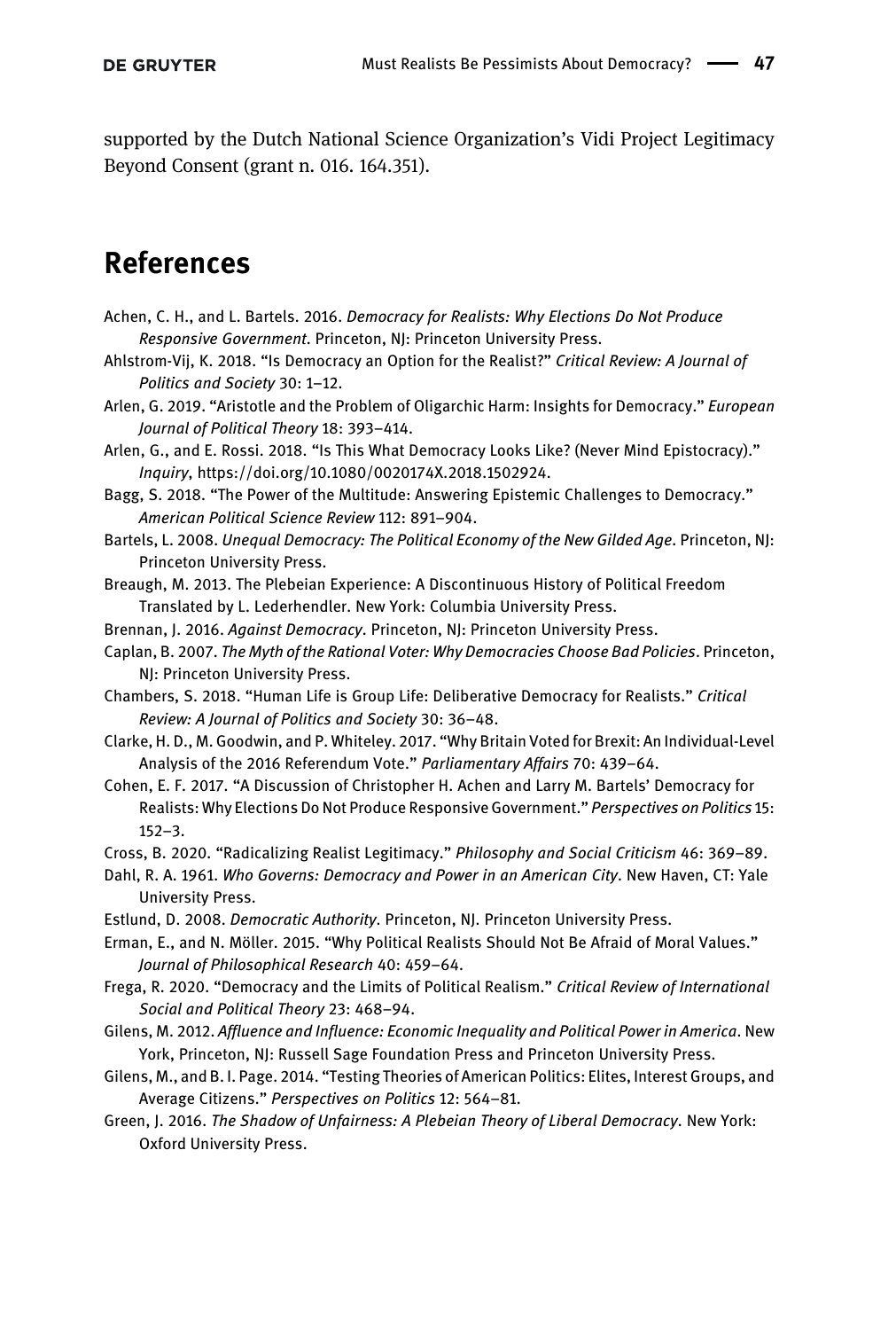- <span id="page-21-0"></span>Hacker, J. S., and P. Pierson. 2010. Winner-Take-All Politics: How Washington Made the Rich Richer-And Turned Its Back on the Middle Class. New York: Simon and Schuster.
- Hamilton, L. 2014. Freedom is Power: Liberty Through Political Representation. Cambridge: Cambridge University Press.
- Hopkin, J., and J. Lynch. 2016. "Winner-Take-All Politics in Europe? European Inequality in Comparative Perspective." Politics and Society 44: 335–43.
- Jubb, R., and E. Rossi. 2015a. "Political Norms and Moral Values." Journal of Philosophical Research 40: 455–58.
- Jubb, R., and E. Rossi. 2015b. "Why Moralists Should Be Afraid of Political Values." Journal of Philosophical Research 40: 465–8.
- Jubb, R. 2019. "On What a Distinctively Political Normativity Is." Political Studies Review 17: 360–9.
- Key, V. O., Jr. 1966. The Responsible Electorate: Rationality in Presidential Voting, 1936–1960. Cambridge, MA: Harvard University Press.
- Kolodny, N. 2017. "How People Vote." Boston Review, [http://bostonreview.net/politics/niko](http://bostonreview.net/politics/niko-kolodny-how-people-vote)[kolodny-how-people-vote.](http://bostonreview.net/politics/niko-kolodny-how-people-vote)
- Landemore, H. 2012. Democratic Reason. Princeton, NJ: Princeton University Press.
- Lindsey, B., and S. M. Teles. 2017. The Captured Economy: How the Powerful Enrich Themselves, Slow Down Growth, and Increase Inequality. New York: Oxford University Press.
- Lodge, M., and C. S. Taber. 2013. The Rationalizing Voter. Cambridge: Cambridge University Press.
- Mackie, G. 2003. Democracy Defended. Cambridge: Cambridge University Press.
- Manin, B. 1997. Principles of Representative Government. Cambridge: Cambridge University Press.
- Matthijs, M. 2016. "The Euro's 'Winner Take All' Economy: Institutional Choices, Policy Drift, and Diverging Patterns of Inequality." Politics and Society 44, [https://doi.org/10.1177/](doi:https://doi.org/10.1177/0032329216655317) [0032329216655317](doi:https://doi.org/10.1177/0032329216655317).
- Maynard, J. L., and A. Worsnip. 2018. "Is There a Distinctively Political Normativity?" Ethics 128: 756–87.
- McCormick, J. 2011. Machiavellian Democracy. Cambridge: Cambridge University Press.
- Miller, C. 2018. "'What is to be done' When There is Nothing to Do: Realism and Political Inequality." Constellations 25: 602–13.
- Mulvad, A. M., and R. H. Stahl. 2019. "Civilizing Left Populism: Towards a Theory of Plebeian Democracy." Constellations 26: 591–606.
- Ober, J. 2008. Democracy and Knowledge: Innovation and Learning in Classical Athens. Princeton, NJ: Princeton University Press.
- Ober, J. 1989. Mass and Elite in Democratic Athens. Princeton, NJ: Princeton University Press.
- O'Neil, M. 2017. "Survey Article: Philosophy and Public Policy after Piketty." Journal of Political Philosophy 25: 343–75.
- Page, B. I., L. M. Bartels, and J. Seawright. 2013. "Democracy and the Policy Preferences of Wealthy Americans." Perspectives on Politics 11: 51–73.
- Pettit, P. 1997. Republicanism: A Theory of Freedom and Government. Oxford: Clarendon Press. In press.
- Piketty, T. 2014. Capital in the Twenty-First Century. Translated by A. Goldhammer. Cambridge, MA: Harvard University Press.
- Przeworski, A., S. Stokes, and B. Manin, eds. 1999. Democracy, Accountability, and Representation. Cambridge: Cambridge University Press.